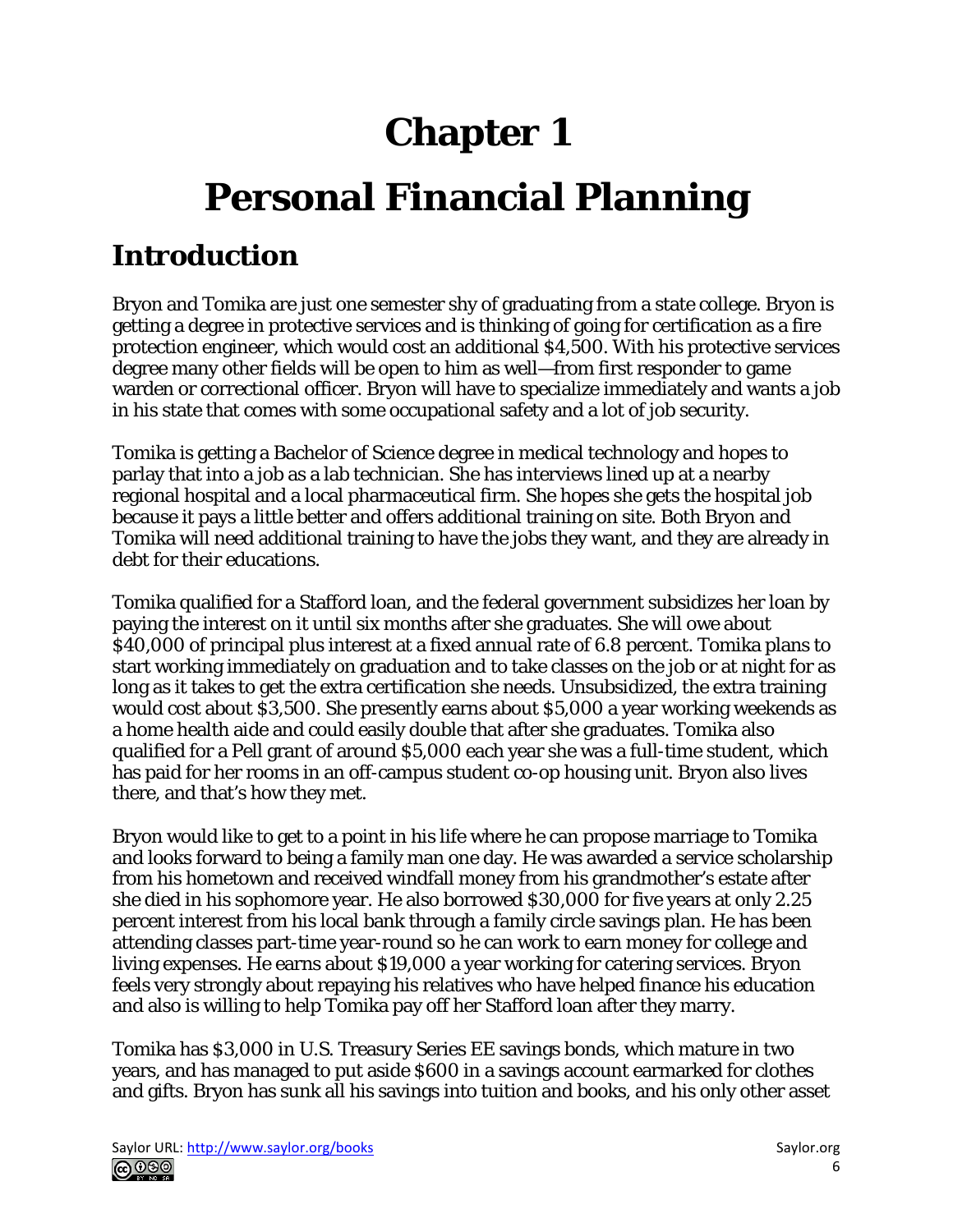is his trusty old pickup truck, which has no liens and a trade-in value of \$3,900. For both Tomika and Bryon, having reliable transportation to their jobs is a concern. Tomika hopes to continue using public transportation to get to a new job after graduation. Both Bryon and Tomika are smart enough about money to have avoided getting into credit card debt. Each keeps only one major credit card and a debit card and with rare exceptions pays statements in full each month.

Bryon and Tomika will have to find new housing after they graduate. They could look for another cooperative housing opportunity or rent apartments, or they could get married now instead of waiting. Bryon also has a rent-free option of moving in temporarily with his brother. Tomika feels very strongly about saving money to buy a home and wants to wait until her career is well established before having a child. Tomika is concerned about getting good job benefits, especially medical insurance and family leave. Although still young, Bryon is concerned about being able to retire, the sooner the better, but he has no idea how that would be possible. He thinks he would enjoy running his own catering firm as a retirement business some day.

Tomika's starting salary as a lab technician will be about \$30,000, and as a fire protection engineer, Bryon would have a starting salary of about \$38,000. Both have the potential to double their salaries after fifteen years on the job, but they are worried about the economy. Their graduations are coinciding with a downturn. Aside from Tomika's savings bonds, she and Bryon are not in the investment market, although as soon as he can Bryon wants to invest in a diversified portfolio of money market funds that include corporate stocks and municipal bonds. Nevertheless, the state of the economy affects their situation. Money is tight and loans are hard to get, jobs are scarce and highly competitive, purchasing power and interest rates are rising, and pension plans and retirement funds are at risk of losing value. It's uncertain how long it will be before the trend reverses, so for the short term, they need to play it safe. What if they can't land the jobs they're preparing for?

Tomika and Bryon certainly have a lot of decisions to make, and some of those decisions have high-stakes consequences for their lives. In making those decisions, they will have to answer some questions, such as the following:

- 1. What individual or personal factors will affect Tomika's and Bryon's financial thinking and decision making?
- 2. What are Bryon's best options for job specializations in protective services? What are Tomika's best options for job placement in the field of medical technology?
- 3. When should Bryon and Tomika invest in the additional job training each will need, and how can they finance that training?
- 4. How will Tomika pay off her college loan, and how much will it cost? How soon can she get out of debt?
- 5. How will Bryon repay his loan reflecting his family's investment in his education?
- 6. What are Tomika's short-term and long-term goals? What are Bryon's? If they marry, how well will their goals mesh or need to adjust?
- 7. What should they do about medical insurance and retirement needs?
- 8. What should they do about saving and investing?

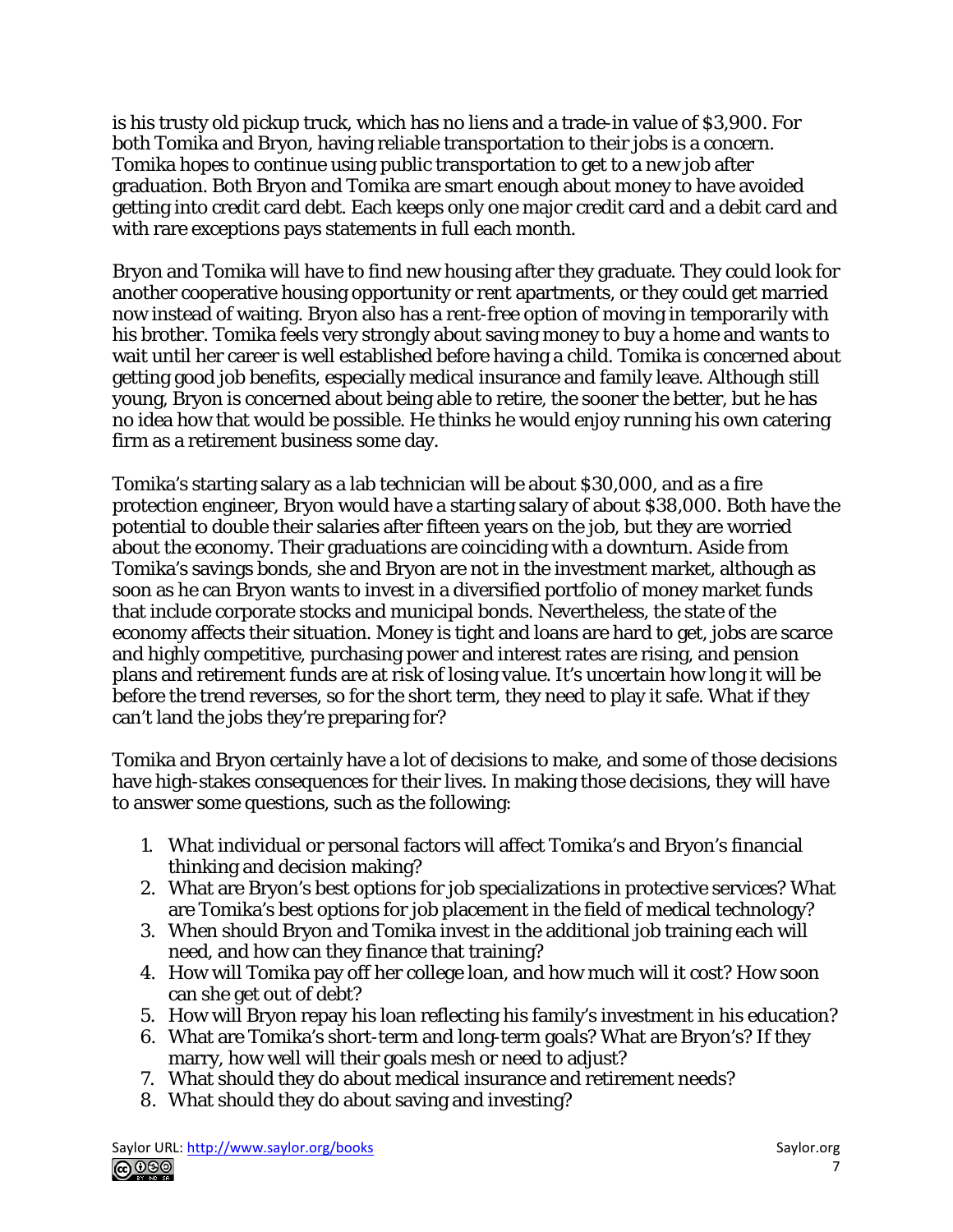- 9. What should they do about getting married and starting a family?
- 10. What should they do about buying a home and a car?
- 11. What is Bryon's present and projected income from all sources? What is Tomika's?
- 12. What is the tax liability on their present incomes as singles? What would their tax liability be on their future incomes if they filed jointly as a married couple?
- 13. What budget categories would you create for Tomika's and Bryon's expenses and expenditures over time?
- 14. How could Tomika and Bryon adjust their budgets to meet their short-term and long-term goals?
- 15. On the basis of your analysis and investigations, what five-year financial plan would you develop for Tomika and Bryon?
- 16. How will larger economic factors affect the decisions Bryon and Tomika make and the outcomes of those decisions?

You will make financial decisions all your life. Sometimes you can see those decisions coming and plan deliberately; sometimes, well, stuff happens, and you are faced with a more sudden decision. Personal financial planning is about making deliberate decisions that allow you to get closer to your goals or sudden decisions that allow you to stay on track, even when things take an unexpected turn.

The idea of personal financial planning is really no different from the idea of planning most anything: you figure out where you'd like to be, where you are, and how to go from here to there. The process is complicated by the number of factors to consider, by their complex relationships to each other, and by the profound nature of these decisions, because how you finance your life will, to a large extent, determine the life that you live. The process is also, often enormously, complicated by risk: you are often making decisions with plenty of information, but little certainty or even predictability.

Personal financial planning is a lifelong process. Your time horizon is as long as can be until the very end of your life—and during that time your circumstances will change in predictable and unpredictable ways. A financial plan has to be re-evaluated, adjusted, and re-adjusted. It has to be flexible enough to be responsive to unanticipated needs and desires, robust enough to advance toward goals, and all the while be able to protect from unimagined risks.

One of the most critical resources in the planning process is information. We live in a world awash in information—and no shortage of advice—but to use that information well you have to understand what it is telling you, why it matters, where it comes from, and how to use it in the planning process. You need to be able to put that information in context, before you can use it wisely. That context includes factors in your individual situation that affect your financial thinking, and factors in the wider economy that affect your financial decision making.

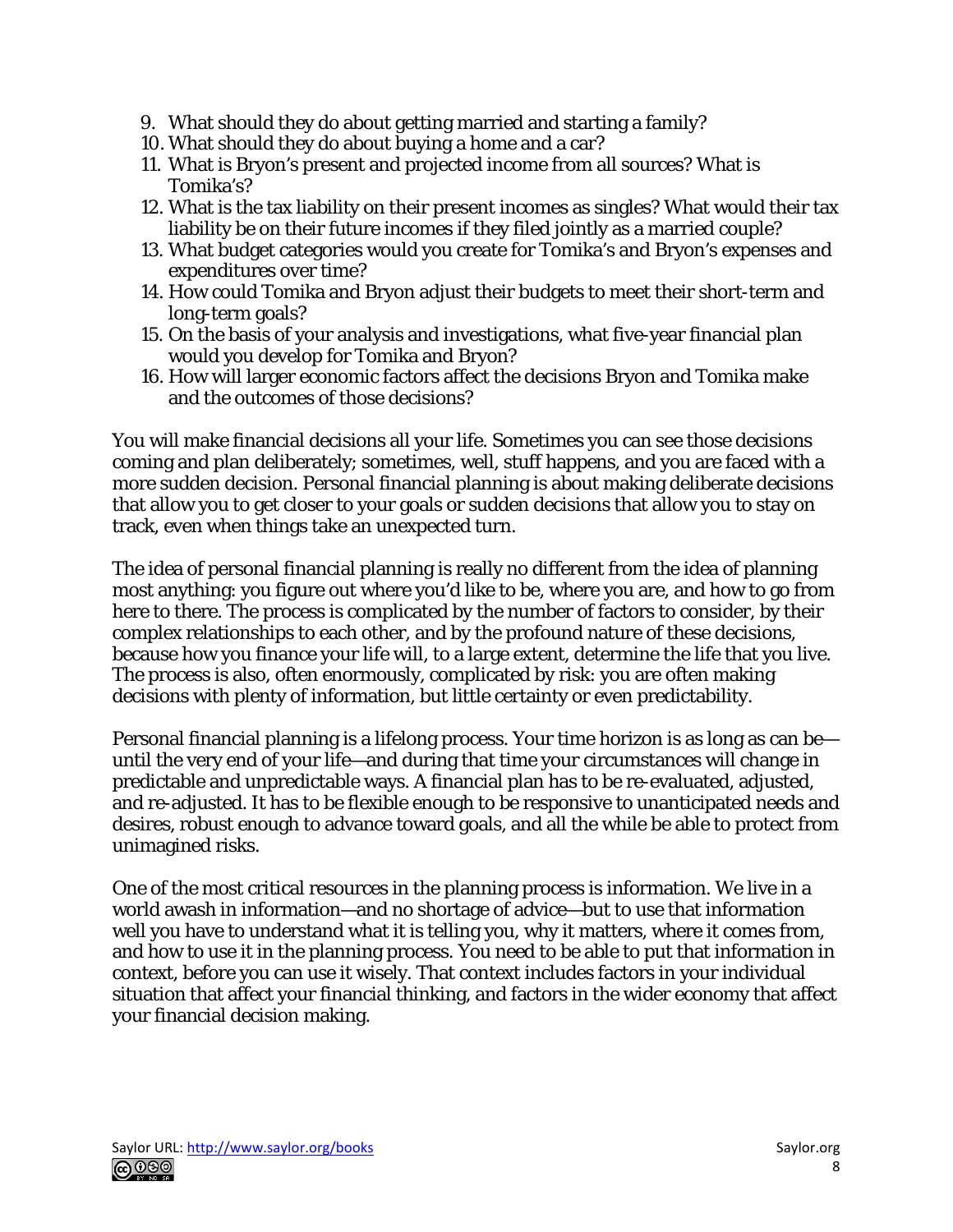### **1.1 Individual or "Micro" Factors That Affect Financial Thinking**

#### **LEARNING OBJECTIVES**

- 1. List individual factors that strongly influence financial thinking.
- 2. Discuss how income, income needs, risk tolerance, and wealth are affected by individual factors.
- 3. Explain how life stages affect financial decision making.
- 4. Summarize the basis of sound financial planning.

The circumstances or characteristics of your life influence your financial concerns and plans. What you want and need—and how and to what extent you want to protect the satisfaction of your wants and needs—all depend on how you live and how you'd like to live in the future. While everyone is different, there are common circumstances of life that affect personal financial concerns and thus affect everyone's financial planning. Factors that affect personal financial concerns are family structure, health, career choices, and age.

# **Family Structure**

Marital status and dependents, such as children, parents, or siblings, determine whether you are planning only for yourself or for others as well. If you have a spouse or dependents, you have a financial responsibility to someone else, and that includes a responsibility to include them in your financial thinking. You may expect the dependence of a family member to end at some point, as with children or elderly parents, or you may have lifelong responsibilities to and for another person.

Partners and dependents affect your financial planning as you seek to provide for them, such as paying for children's education. Parents typically want to protect or improve the quality of life for their children and may choose to limit their own fulfillment to achieve that end.

Providing for others increases income needs. Being responsible for others also affects your attitudes toward and tolerance of risk. Typically, both the willingness and ability to assume risk diminishes with dependents, and a desire for more financial protection grows. People often seek protection for their income or assets even past their own lifetimes to ensure the continued well-being of partners and dependents. An example is a life insurance policy naming a spouse or dependents as beneficiaries.

## **Health**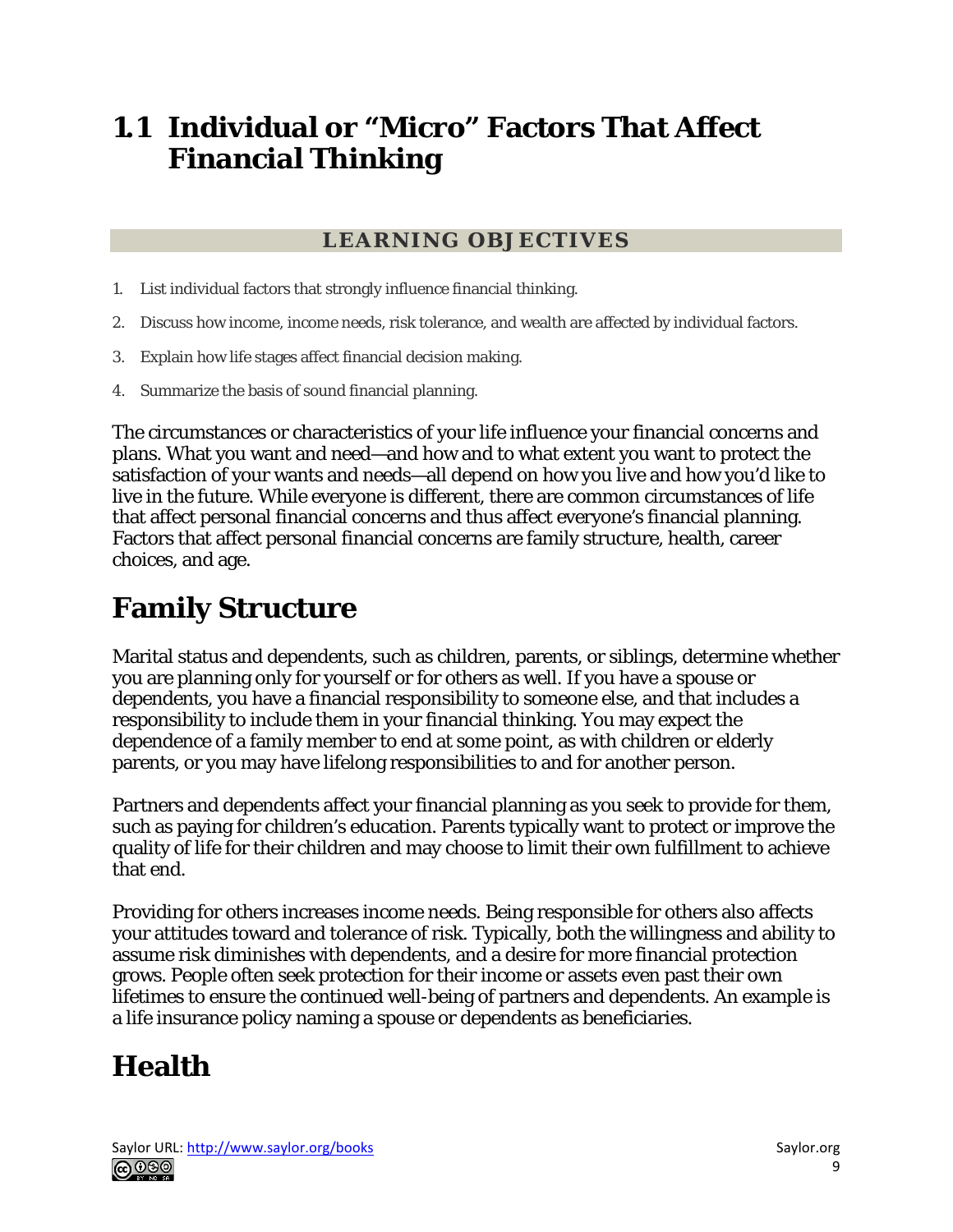Your health is another defining circumstance that will affect your expected income needs and risk tolerance and thus your personal financial planning. Personal financial planning should include some protection against the risk of chronic illness, accident, or long-term disability and some provision for short-term events, such as pregnancy and birth. If your health limits your earnings or ability to work or adds significantly to your expenditures, your income needs may increase. The need to protect yourself against further limitations or increased costs may also increase. At the same time your tolerance for risk may decrease, further affecting your financial decisions.

# **Career Choice**

Your career choices affect your financial planning, especially through educational requirements, income potential, and characteristics of the occupation or profession you choose. Careers have different hours, pay, benefits, risk factors, and patterns of advancement over time. Thus, your financial planning will reflect the realities of being a postal worker, professional athlete, commissioned sales representative, corporate lawyer, freelance photographer, librarian, building contractor, tax preparer, professor, Web site designer, and so on. For example, the careers of most athletes end before middle age, have higher risk of injury, and command steady, higher-than-average incomes, while the careers of most sales representatives last longer with greater risk of unpredictable income fluctuations. Figure 1.1 "Median Salary Comparisons by Profession" compares the median salaries of certain careers.

| <b>Profession</b>                | <b>Median Salary</b> |
|----------------------------------|----------------------|
| Accountant                       | 54,600               |
| Personal Financial Advisor       | 66,100               |
| <b>Sports Competitor</b>         | 41,100               |
| <b>Interior Designer</b>         | 42,300               |
| Substance Abuse Social Worker    | 35,400               |
| <b>Computer Programmer</b>       | 65,500               |
| <b>Elementary School Teacher</b> | 45,600               |
| Cafeteria Cook                   | 20,400               |
| Dentist                          | 132,000              |
| Pharmacist                       | 94,500               |
| Lawyer                           | 102,500              |
| <b>Sales Manager</b>             | 91,600               |
| <b>Fire Fighter</b>              | 41,200               |
| Lab Technician                   | 32,800               |

Figure 1.1 Median Salary Comparisons by Profession[1]

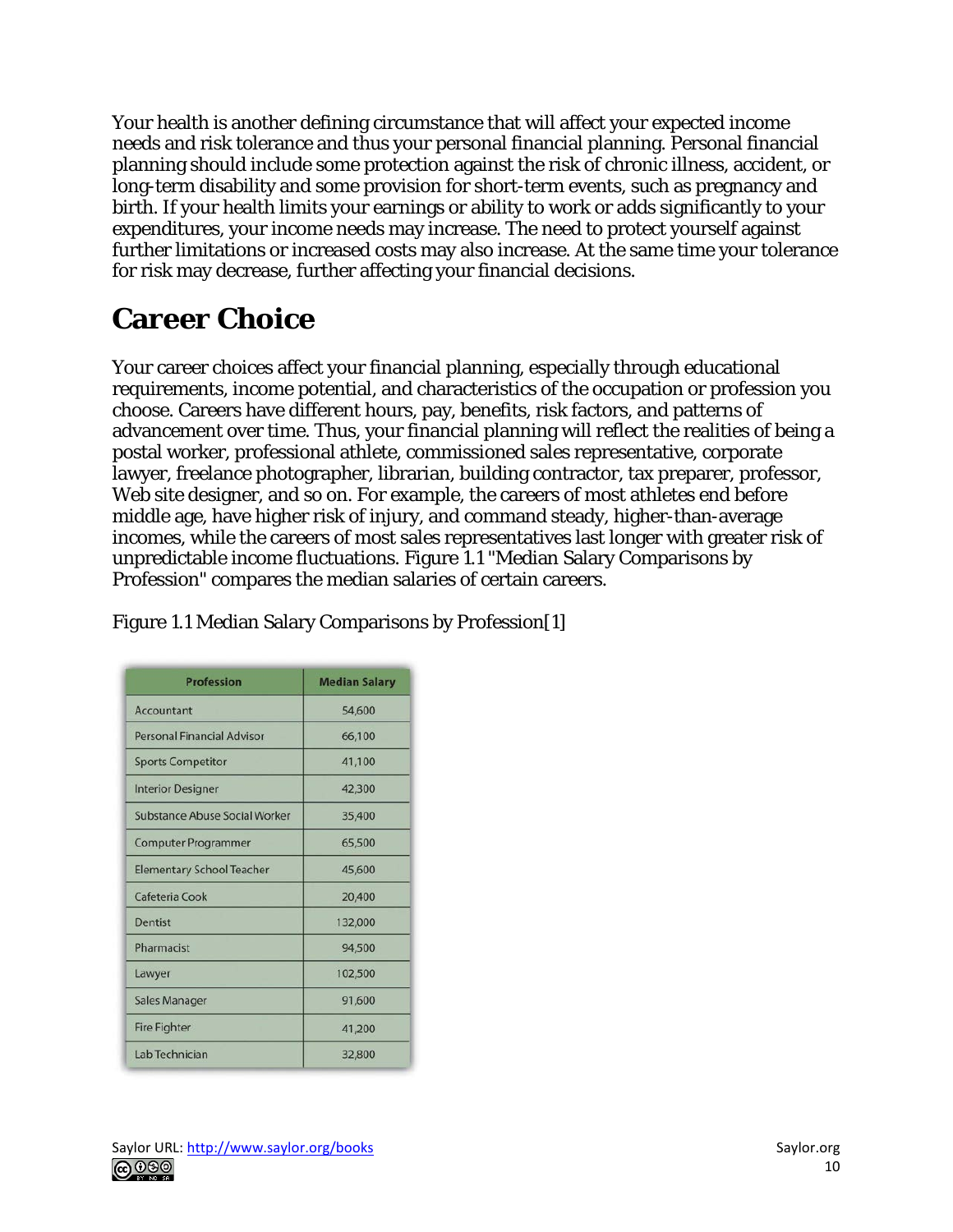Most people begin their independent financial lives by selling their labor to create an income by working. Over time they may choose to change careers, develop additional sources of concurrent income, move between employment and self-employment, or become unemployed or reemployed. Along with career choices, all these changes affect personal financial management and planning.

# **Age**

Needs, desires, values, and priorities all change over a lifetime, and financial concerns change accordingly. Ideally, personal finance is a process of management and planning that anticipates or keeps abreast with changes. Although everyone is different, some financial concerns are common to or typical of the different stages of adult life. Analysis of **life stages** is part of financial planning.

At the beginning of your adult life, you are more likely to have no dependents, little if any accumulated wealth, and few **assets**. (Assets are resources that can be used to create income, decrease expenses, or store wealth as an investment.) As a young adult you also are likely to have comparatively small income needs, especially if you are providing only for yourself. Your employment income is probably your primary or sole source of income. Having no one and almost nothing to protect, your willingness to assume risk is usually high. At this point in your life, you are focused on developing your career and increasing your earned income. Any investments you may have are geared toward growth.

As your career progresses, income increases but so does spending. Lifestyle expectations increase. If you now have a spouse and dependents and elderly parents to look after, you have additional needs to manage. In middle adulthood you may also be acquiring more assets, such as a house, a retirement account, or an inheritance.

As income, spending, and asset base grow, ability to assume risk grows, but willingness to do so typically decreases. Now you have things that need protection: dependents and assets. As you age, you realize that *you* require more protection. You may want to stop working one day, or you may suffer a decline in health. As an older adult you may want to create alternative sources of income, perhaps a retirement fund, as insurance against a loss of employment or income. Figure 1.3 "Financial Decisions Related to Life Stages" suggests the effects of life stages on financial decision making.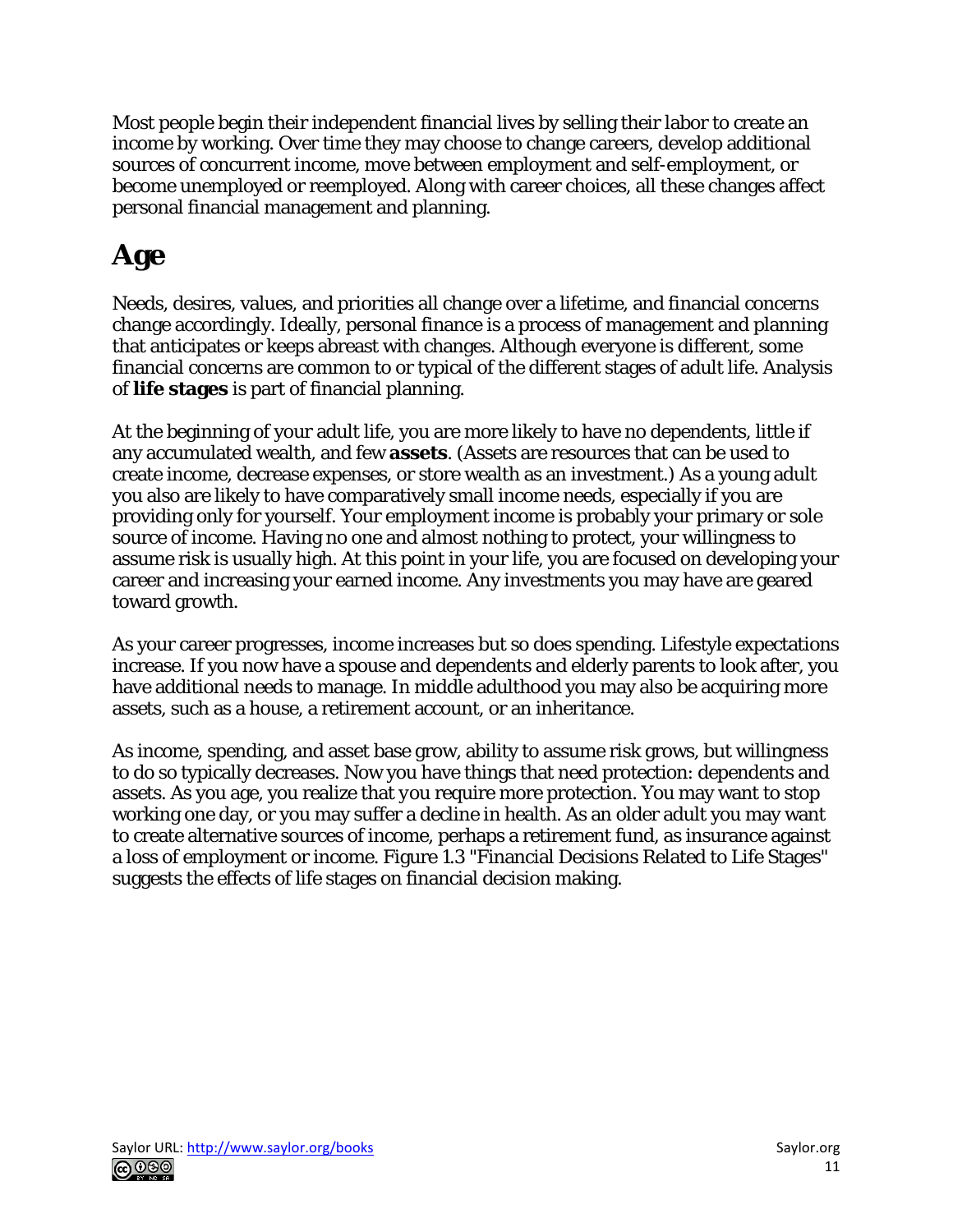|                                | Young<br><b>Adulthood</b> | <b>Middle</b><br><b>Adulthood</b> | Older<br><b>Adulthood</b> | <b>Retirement</b> |
|--------------------------------|---------------------------|-----------------------------------|---------------------------|-------------------|
| Source of<br>Income            | Wages                     | Wages/<br>Investment              | Wages/<br>Investment      | Investment        |
| <b>Asset Base</b>              | None                      | Accumulating                      | Growing                   | Using up          |
| <b>Expenses</b>                | Low                       | Growing                           | Growing                   | Low               |
| <b>Risk:</b><br><b>Ability</b> | Low                       | Higher                            | Higher                    | High              |
| Risk:<br><b>Willingness</b>    | High                      | Lower                             | Lower                     | Low               |

#### Figure 1.3 Financial Decisions Related to Life Stages

Early and middle adulthoods are periods of building up: building a family, building a career, increasing earned income, and accumulating assets. Spending needs increase, but so do investments and alternative sources of income.

Later adulthood is a period of spending down. There is less reliance on earned income and more on the accumulated wealth of assets and investments. You are likely to be without dependents, as your children have grown up or your parents passed on, and so without the responsibility of providing for them, your expenses are lower. You are likely to have more leisure time, especially after retirement.

Without dependents, spending needs decrease. On the other hand, you may feel free to finally indulge in those things that you've "always wanted." There are no longer dependents to protect, but assets demand even more protection as, without employment, they are your only source of income. Typically, your ability to assume risk is high because of your accumulated assets, but your willingness to assume risk is low, as you are now dependent on those assets for income. As a result, risk tolerance decreases: you are less concerned with increasing wealth than you are with protecting it.

Effective financial planning depends largely on an awareness of how your current and future stages in life may influence your financial decisions.

#### **KEY TAKEAWAYS**

- Personal circumstances that influence financial thinking include family structure, health, career choice, and age.
- Family structure and health affect income needs and risk tolerance.
- Career choice affects income and wealth or asset accumulation.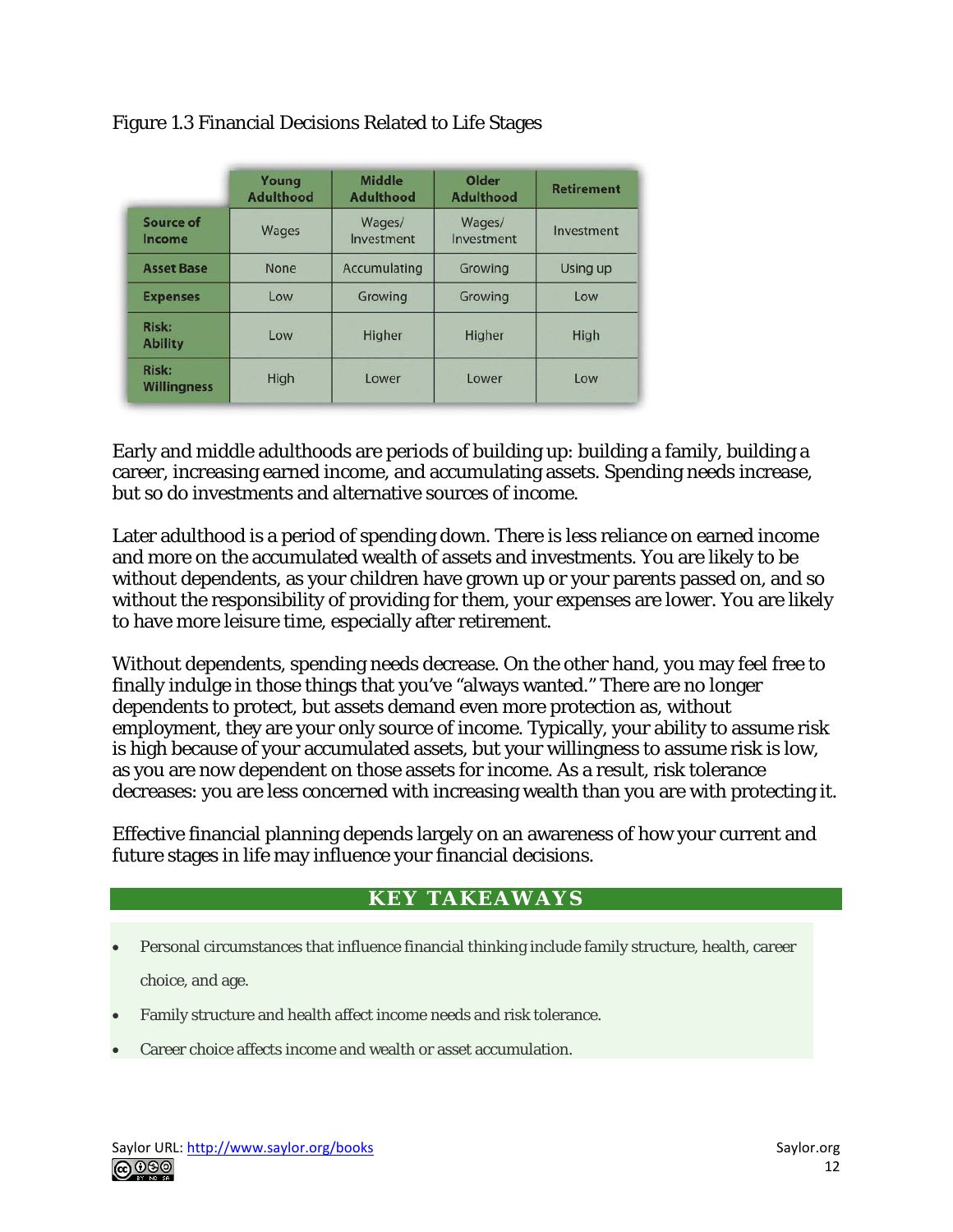- Age and stage of life affect sources of income, asset accumulation, spending needs, and risk tolerance.
- Sound personal financial planning is based on a thorough understanding of your personal circumstances and goals.

#### **EXERCISES**

- 1. You may be surprised at what you discover. In the process, consider how information in this text specifically relates to your observations and insights. Reading this chapter, for example, identify and describe your current life stage. How does your current age or life stage affect your financial thinking and behavior? To what extent and in what ways does your financial thinking anticipate your next stage of life? What financial goals are you aware of that you have set? How are your current experiences informing your financial planning for the future?
- 2. Continue your personal financial journal by describing how other micro factors, such as your present family structure, health, career choices, and other individual factors, are affecting your financial planning. The My Notes feature allows you to share given entries or to keep them private. You can save your notes. You also can highlight and right click on your notes to copy and paste them into a word document on your computer.
- 3. Find the age range for your stage of life and read the advice at

[http://financialplan.about.com/od/moneybyageorlifestage/Money\\_and\\_Personal\\_Finance\\_by\\_](http://financialplan.about.com/od/moneybyageorlifestage/Money_and_Personal_Finance_by_Age_Life_Stage.htm) [Age\\_Life\\_Stage.htm.](http://financialplan.about.com/od/moneybyageorlifestage/Money_and_Personal_Finance_by_Age_Life_Stage.htm) According to the articles on this page, what should be your top priorities in financial planning right now? Read the articles on the next life stage. How are your financial planning priorities likely to change?

[1] Based on data from <http://www.careeroverview.com/salary-benefits.html> (accessed November 21, 2009).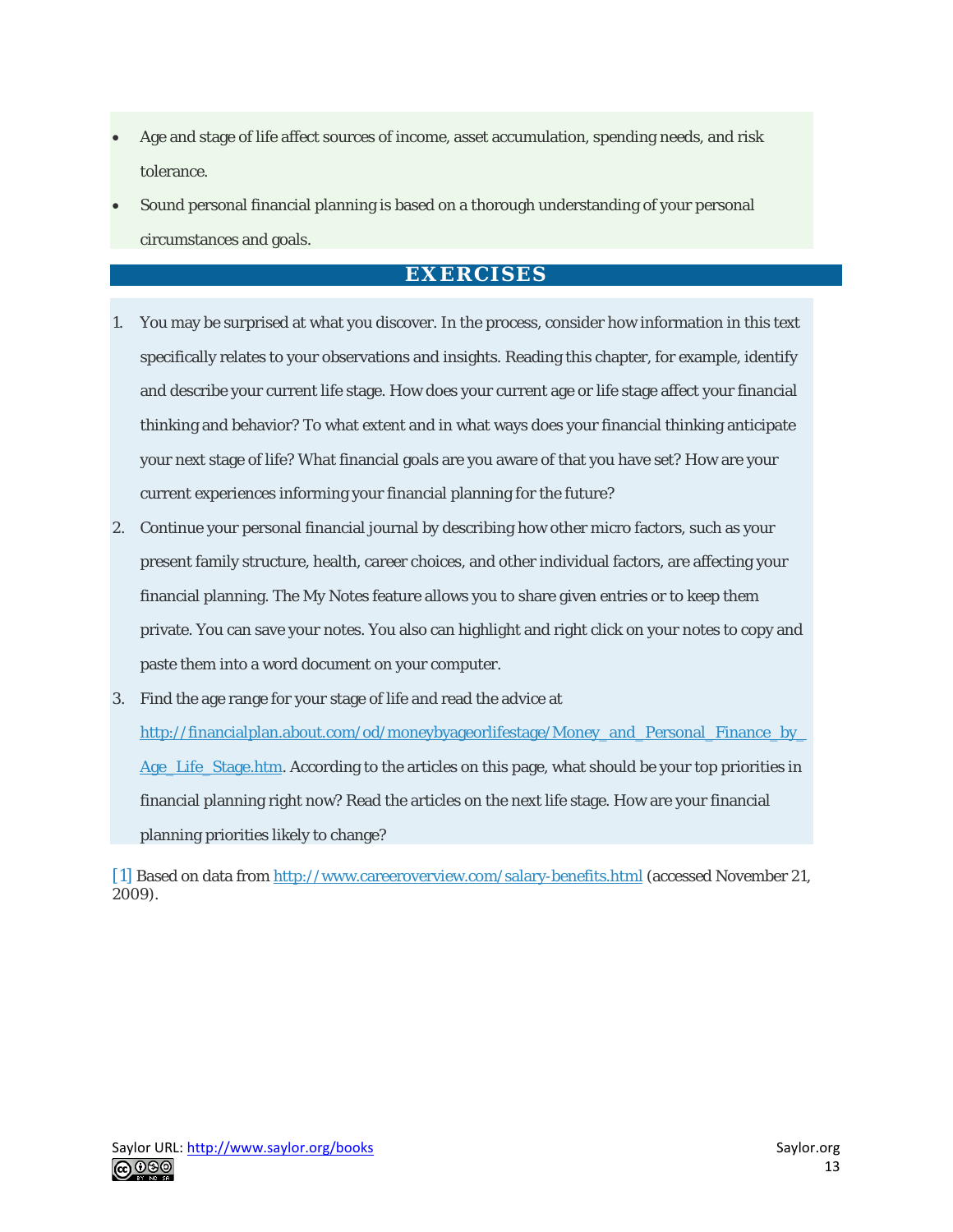## **1.2 Systemic or "Macro" Factors That Affect Financial Thinking**

#### **LEARNING OBJECTIVES**

- 1. Identify the systemic or macro factors that affect personal financial planning.
- 2. Describe the impact of inflation or deflation on disposable income.
- 3. Describe the effect of rising unemployment on disposable income.
- 4. Explain how economic indicators can have an impact on personal finances.

Financial planning has to take into account conditions in the wider economy and in the markets that make up the economy. The **labor market**, for example, is where labor is traded through hiring or employment. Workers compete for jobs and employers compete for workers. In the **capital market**, capital (cash or assets) is traded, most commonly in the form of stocks and bonds (along with other ways to package capital). In the **credit market**, a part of the capital market, capital is loaned and borrowed rather than bought and sold. These and other markets exist in a dynamic economic environment, and those environmental realities are part of sound financial planning.

In the long term, history has proven that an economy can grow over time, that investments can earn returns, and that the value of currency can remain relatively stable. In the short term, however, that is not continuously true. Contrary or unsettled periods can upset financial plans, especially if they last long enough or happen at just the wrong time in your life. Understanding large-scale economic patterns and factors that indicate the health of an economy can help you make better financial decisions. These systemic factors include, for example, business cycles and employment rates.

# **Business Cycles**

An economy tends to be productive enough to provide for the wants of its members. Normally, economic output increases as population increases or as people's expectations grow. An economy's output or productivity is measured by its **gross domestic product** or GDP, the value of what is produced in a period. When the GDP is increasing, the economy is in an expansion, and when it is decreasing, the economy is in a contraction. An economy that contracts for half a year is said to be in **recession**; a prolonged recession is a **depression**. The GDP is a closely watched barometer of the economy (see Figure 1.4 "GDP Percent Change (Based on Current Dollars)").

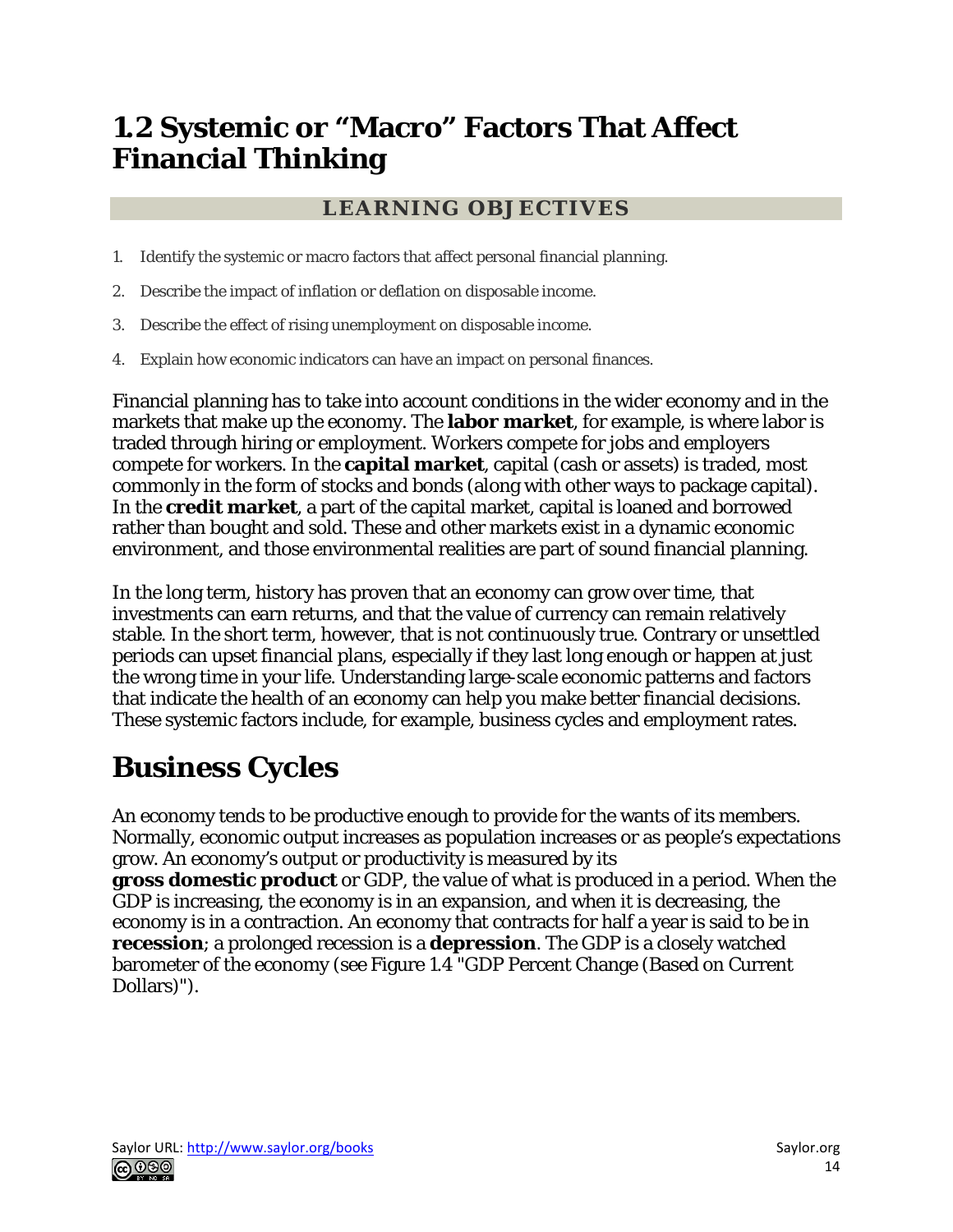Figure 1.4 GDP Percent Change (Based on Current Dollars)[1]



Over time, the economy tends to be cyclical, usually expanding but sometimes contracting. This is called the **business cycle**. Periods of contraction are generally seen as market corrections, or the market regaining its equilibrium, after periods of growth. Growth is never perfectly smooth, so sometimes certain markets become unbalanced and need to correct themselves. Over time, the periods of contraction seem to have become less frequent, as you can see in Figure 1.4 "GDP Percent Change (Based on Current Dollars)". The business cycles still occur nevertheless.

There are many metaphors to describe the cyclical nature of market economies: "peaks and troughs," "boom and bust," "growth and contraction," "expansion and correction," and so on. While each cycle is born in a unique combination of circumstances, cycles occur because things change and upset economic equilibrium. That is, events change the balance between supply and demand in the economy overall. Sometimes demand grows too fast and supply can't keep up, and sometimes supply grows too fast for demand. There are many reasons that this could happen, but whatever the reasons, buyers and sellers react to this imbalance, which then creates a change.

# **Employment Rate**

An economy produces not just goods and services to satisfy its members but also jobs, because most people participate in the market economy by trading their labor, and most rely on wages as their primary source of income. The economy therefore must provide opportunity to earn wages so more people can participate in the economy through the market. Otherwise, more people must be provided for in some other way, such as a private or public subsidy (charity or welfare).

The **unemployment rate** is a measure of an economy's shortcomings, because it shows the proportion of people who want to work but don't because the economy cannot provide them jobs. There is always some so-called natural rate of unemployment as people move in and out of the workforce as the circumstances of their lives change—for example, as they retrain for a new career or take time out for family. But natural unemployment should be consistently low and not affect the productivity of the economy.

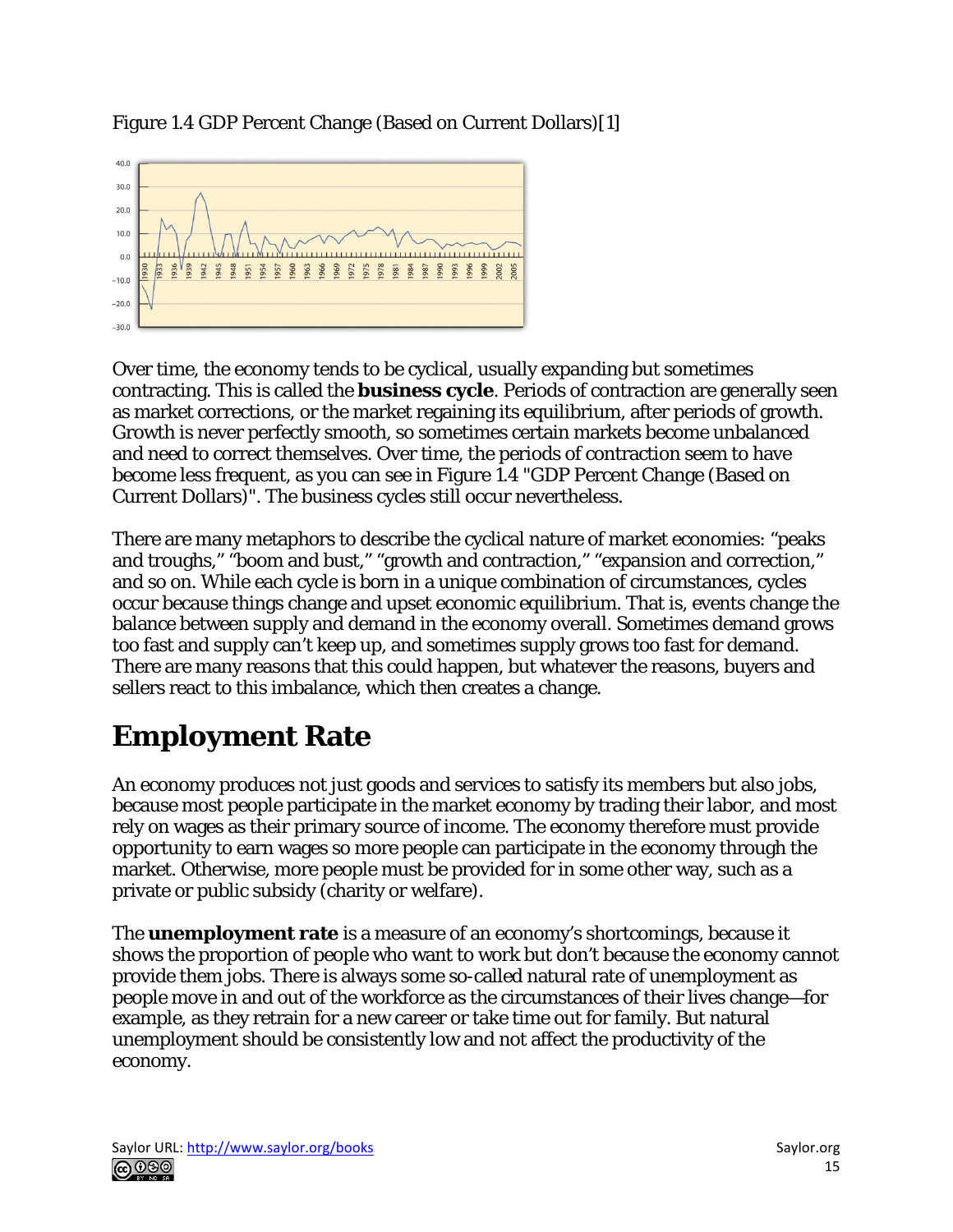Unemployment also shows that the economy is not efficient, because it is not able to put all its productive human resources to work.

The **employment rate**, or the participation rate of the labor force, shows how successful an economy is at creating opportunities to sell labor and efficiently using its human resources. A healthy market economy uses its labor productively, is productive, and provides employment opportunities as well as consumer satisfaction through its markets. Figure 1.6 "Cyclical Economic Effects" shows the relationship between GDP and unemployment and each stage of the business cycle.

Figure 1.6 Cyclical Economic Effects

|                                       | <b>Boom</b>           | <b>Expansion</b>        | <b>Recession</b> | <b>Depression</b>     |
|---------------------------------------|-----------------------|-------------------------|------------------|-----------------------|
| <b>Rate of GDP</b><br>Increase        | Unsustainably<br>High | Positive                | Negative         | Unsustainably<br>Low  |
| <b>Rate of</b><br><b>Unemployment</b> | Unsustainably<br>Low  | "Natural"<br>or Minimal | Higher           | Unsustainably<br>High |

At either end of this scale of growth, the economy is in an unsustainable position: either growing too fast, with too much demand for labor, or shrinking, with too little demand for labor.

If there is too much demand for labor—more jobs than workers to fill them—then wages will rise, pushing up the cost of everything and causing prices to rise. Prices usually rise faster than wages, for many reasons, which would discourage consumption that would eventually discourage production and cause the economy to slow down from its "boom" condition into a more manageable rate of growth.

If there is too little demand for labor—more workers than jobs—then wages will fall or, more typically, there will be people without jobs, or unemployment. If wages become low enough, employers theoretically will be encouraged to hire more labor, which would bring employment levels back up. However, it doesn't always work that way, because people have job mobility—they are willing and able to move between economies to seek employment.

If unemployment is high and prolonged, then too many people are without wages for too long, and they are not able to participate in the economy because they have nothing to trade. In that case, the market economy is just not working for too many people, and they will eventually demand a change (which is how most revolutions have started).

# **Other Indicators of Economic Health**

Other economic indicators give us clues as to how "successful" our economy is, how well it is growing, or how well positioned it is for future growth. These indicators include statistics, such as the number of houses being built or existing home sales, orders for

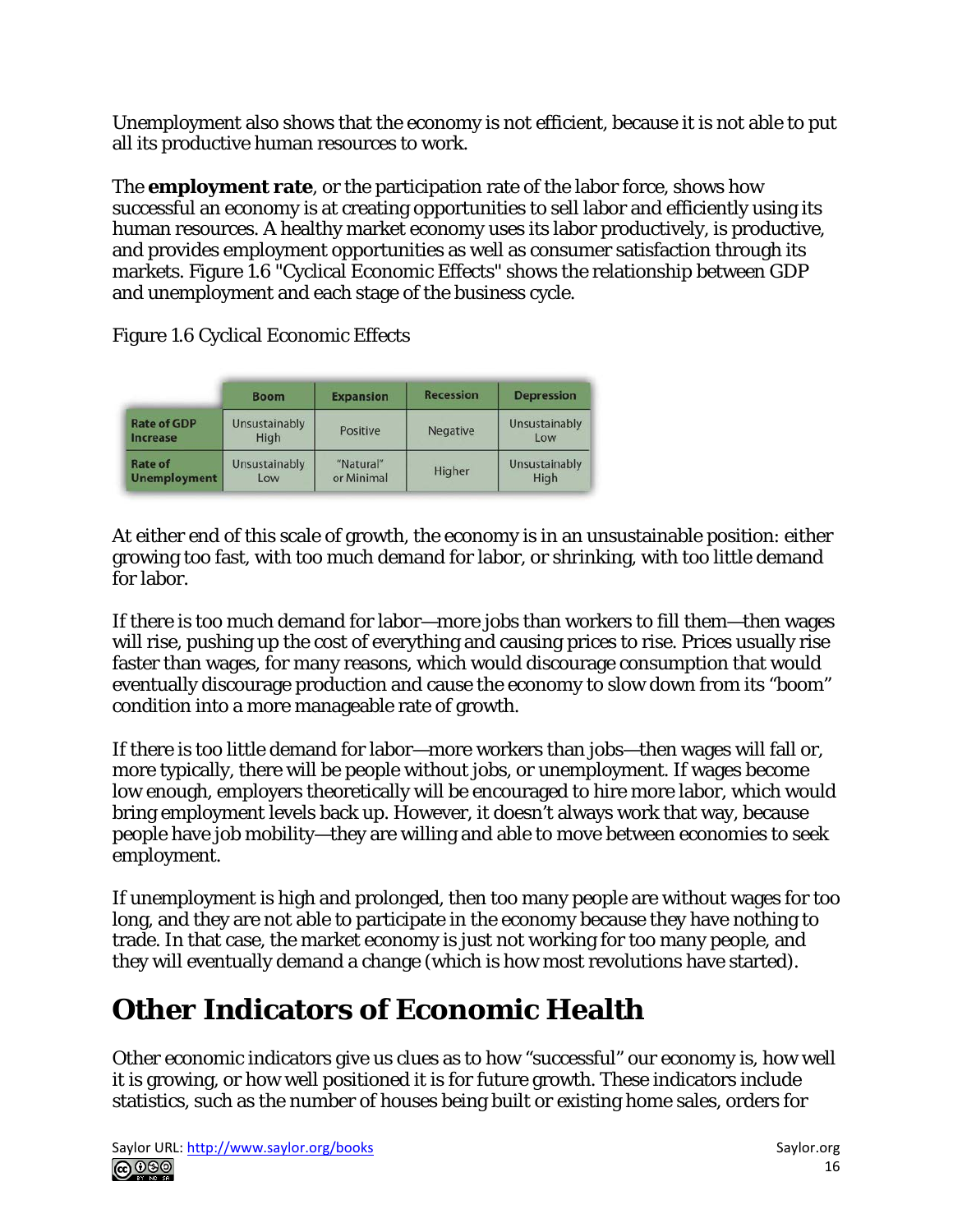durable goods (e.g., appliances and automobiles), consumer confidence, producer prices, and so on. However, GDP growth and unemployment are the two most closely watched indicators, because they get at the heart of what our economy is supposed to accomplish: to provide diverse opportunities for the most people to participate in the economy, to create jobs, and to satisfy the consumption needs of the most people by enabling them to get what they want.

An expanding and healthy economy will offer more choices to participants: more choices for trading labor and for trading capital. It offers more opportunities to earn a return or an income and therefore also offers more diversification and less risk.

Naturally, everyone would rather operate in a healthier economy at all times, but this is not always possible. Financial planning must include planning for the risk that economic factors will affect financial realities. A recession may increase unemployment, lowering the return on labor—wages—or making it harder to anticipate an increase in income. Wage income could be lost altogether. Such temporary involuntary loss of wage income probably will happen to you during your lifetime, as you inevitably will endure economic cycles.

A hedge against lost wages is investment to create other forms of income. In a period of economic contraction, however, the usefulness of capital, and thus its value, may decline as well. Some businesses and industries are considered immune to economic cycles (e.g., public education and health care), but overall, investment returns may suffer. Thus, during your lifetime business cycles will likely affect your participation in the capital markets as well.

# **Currency Value**

Stable currency value is another important indicator of a healthy economy and a critical element in financial planning. Like anything else, the value of a currency is based on its usefulness. We use currency as a medium of exchange, so the value of a currency is based on how it can be used in trade, which in turn is based on what is produced in the economy. If an economy produces little that anyone wants, then its currency has little value relative to other currencies, because there is little use for it in trade. So a currency's value is an indicator of how productive an economy is.

A currency's usefulness is based on what it can buy, or its **purchasing power**. The more a currency can buy, the more useful and valuable it is. When prices rise or when things cost more, purchasing power decreases; the currency buys less and its value decreases.

When the value of a currency decreases, an economy has **inflation**. Its currency has less value because it is less useful; that is, less can be bought with it. Prices are rising. It takes more units of currency to buy the same amount of goods. When the value of a currency increases, on the other hand, an economy has **deflation**. Prices are falling; the currency is worth more and buys more.

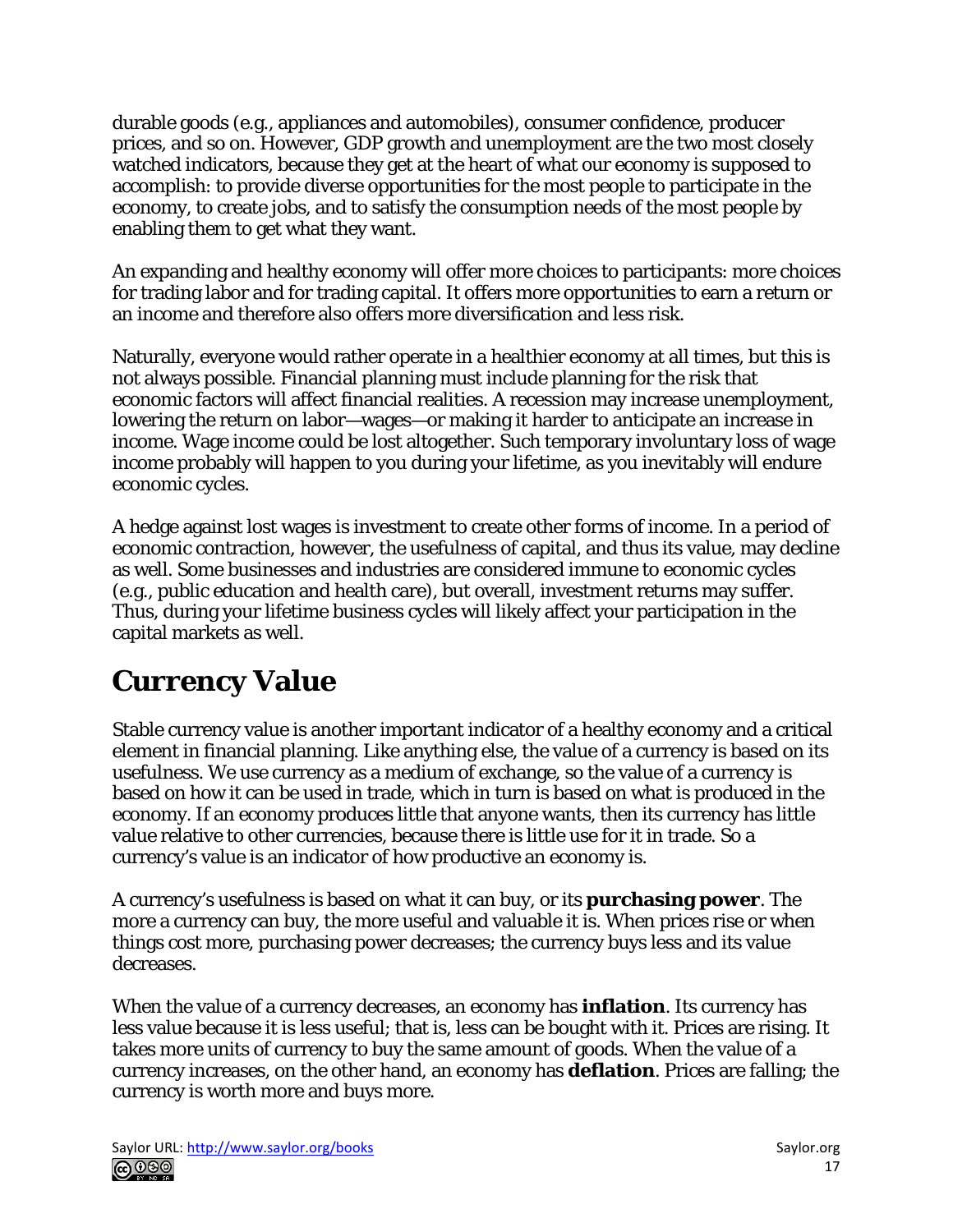For example, say you can buy five video games for \$20. Each game is worth \$4, or each dollar buys  $\frac{1}{4}$  of a game. Then we have inflation, and prices—including the price of video games—rise. A year later you want to buy games, but now your \$20 only buys two games. Each one costs \$10, or each dollar only buys one-tenth of a game. Rising prices have eroded the purchasing power of your dollars.

If there is deflation, prices fall, so maybe a year later you could buy ten video games with your same \$20. Now each game costs only \$2, and each dollar buys half a game. The same amount of currency buys more games: its purchasing power has increased, as has its usefulness and its value (Figure 1.7 "Dynamics of Currency Value").

|                            | <b>Inflation</b> | <b>Deflation</b> |
|----------------------------|------------------|------------------|
| <b>Prices</b>              | Rise             | Fall             |
| <b>Purchasing</b><br>Power | Decreases        | Increases        |
| <b>Currency</b><br>Value   | Falls            | <b>Rises</b>     |

Figure 1.7 Dynamics of Currency Value

Inflation is most commonly measured by the consumer price indexA measure of inflation or deflation based on a national average of prices for a "basket" of common goods and services purchased by the average consumer. (CPI), an index created and tracked by the federal government. It measures the average nationwide prices of a "basket" of goods and services purchased by the average consumer. It is an accepted way of tracking rising or falling price levels, indicative of inflation or deflation. Figure 1.9 "Inflation, 1979–2008" shows the percent change in the consumer price index as a measure of inflation during the period from 1979 to 2008.

Figure 1.9 Inflation, 1979–2008[2]

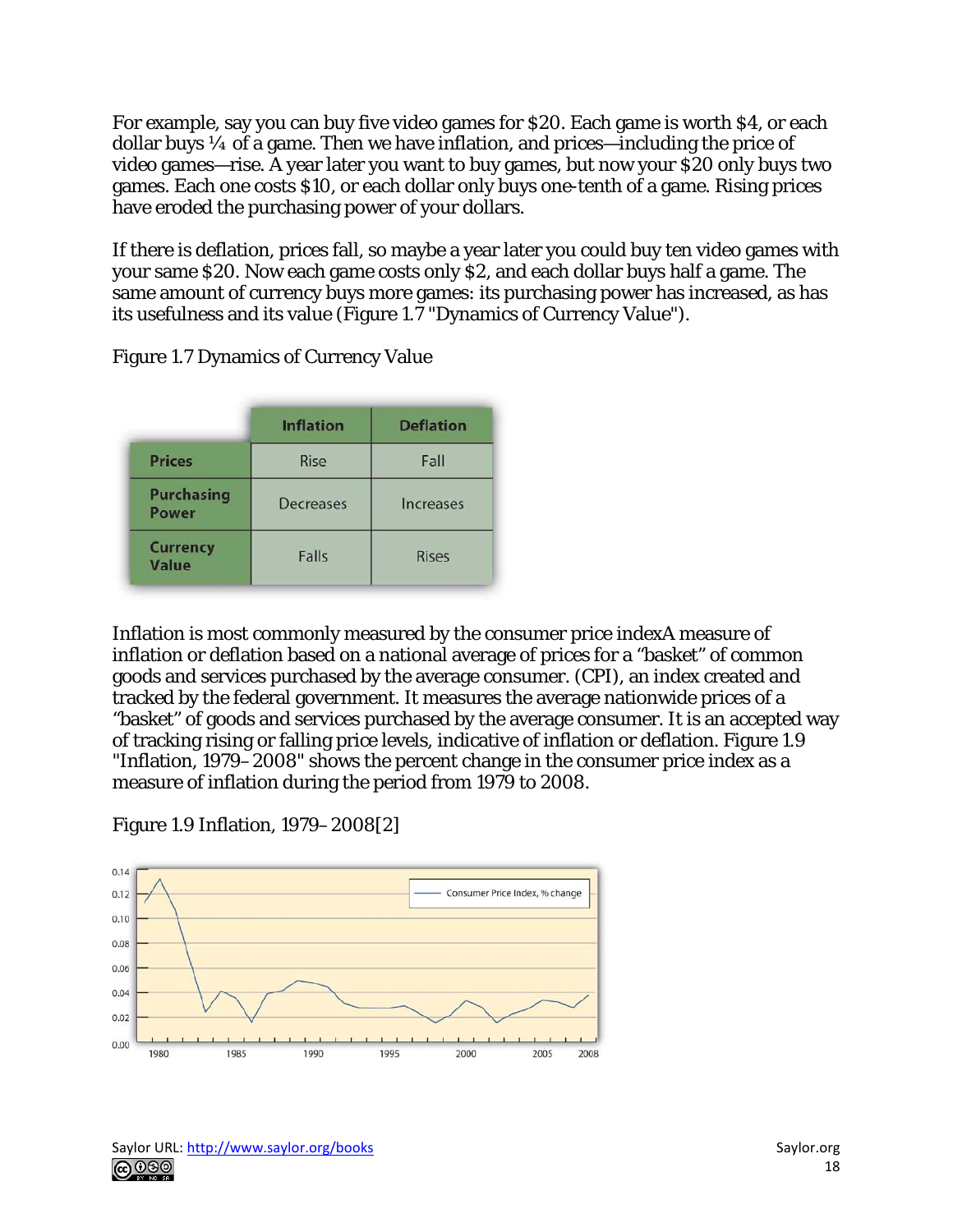Currency instabilities can also affect investment values, because the dollars that investments return don't have the same value as the dollars that the investment was expected to return. Say you lend \$100 to your sister, who is supposed to pay you back one year from now. There is inflation, so over the next year, the value of the dollar decreases (it buys less as prices rise). Your sister does indeed pay you back on time, but now the \$100 that she gives back to you is worth less (because it buys less) than the \$100 you gave her. Your investment, although nominally returned, has lost value: you have your \$100 back, but you can't do as much with it; it is less useful.

If the value of currency—the units in which wealth is measured and stored—is unstable, then investment returns are harder to predict. In those circumstances, investment involves more risk. Both inflation and deflation are currency instabilities that are troublesome for an economy and also for the financial planning process. An unstable currency affects the value or purchasing power of income. Price changes affect consumption decisions, and changes in currency value affect investing decisions.

It is human nature to assume that things will stay the same, but financial planning must include the assumption that over a lifetime you will encounter and endure economic cycles. You should try to anticipate the risks of an economic downturn and the possible loss of wage income and/or investment income. At the same time, you should not assume or rely on the windfalls of an economic expansion.

#### **KEY TAKEAWAYS**

- Business cycles include periods of expansion and contraction (including recessions), as measured by the economy's productivity (gross domestic product).
- An economy is in an unsustainable situation when it grows too fast or too slowly, as each situation causes too much stress in the economy's markets.
- In addition to GDP, measures of the health of an economy include
	- o the rates of employment and unemployment,
	- o the value of currency (the consumer price index).
- Financial planning should take into account the fact that periods of inflation or deflation change the value of currency, affecting purchasing power and investment values.
- Thus, personal financial planning should take into account
	- o business cycles,
	- o changes in the economy's productivity,
	- o changes in the currency value,
	- o changes in other economic indicators.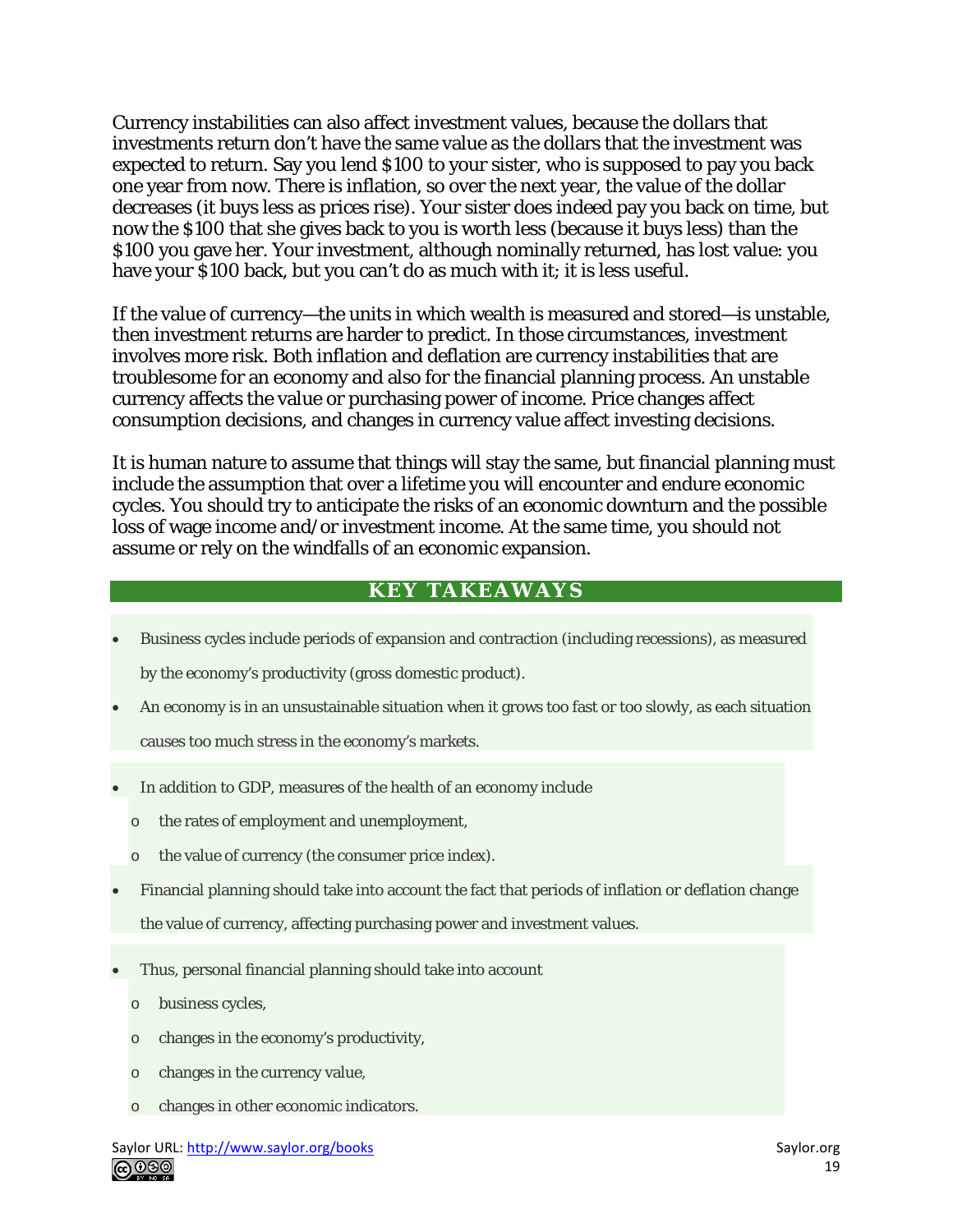#### **EXERCISES**

- 1. Go to <http://www.nber.org/cycles.html> to see a chart published by the National Bureau of Economic Research. The chart shows business cycles in the United States and their durations between 1854 and 2001. What patterns and trends do you see in these historical data? Which years saw the longest recessions? How can you tell that the U.S. economy has tended to become more stable over the decades?
- 2. Record in your personal financial journal or in My Notes the macroeconomic factors that are influencing your financial thinking and behavior today. What are some specific examples? How have large-scale economic changes or cycles, such as the economic recession of 2008–2009, affected your financial planning and decision making?
- 3. How does the health of the economy affect your financial health? How healthy is the U.S. economy right now? On what measures do you base your judgments? How will your appreciation of the big picture help you in planning for your future?
- 4. How do business cycles and the health of the economy affect the value of your labor? In terms of supply and demand, what are the optimal conditions in which to sell your labor? How might further education increase your mobility in the labor market (the value of your labor)?
- 5. Brainstorm with others taking this course on effective personal financial strategies for
	- a. protecting against recession,
	- b. hedging against inflation,
	- c. mitigating the effects of deflation,
	- d. taking realistic advantage of periods of expansion.

[1] Based on data from the Bureau of Economic Analysis, U.S. Department of Commerce,<http://www.bea.gov/national/> (accessed November 21, 2009).

[2] Based on data from the Bureau of Labor Statistics, U.S. Department of Labor, [http://www.bls.gov](http://www.bls.gov/) (accessed November 21, 2009).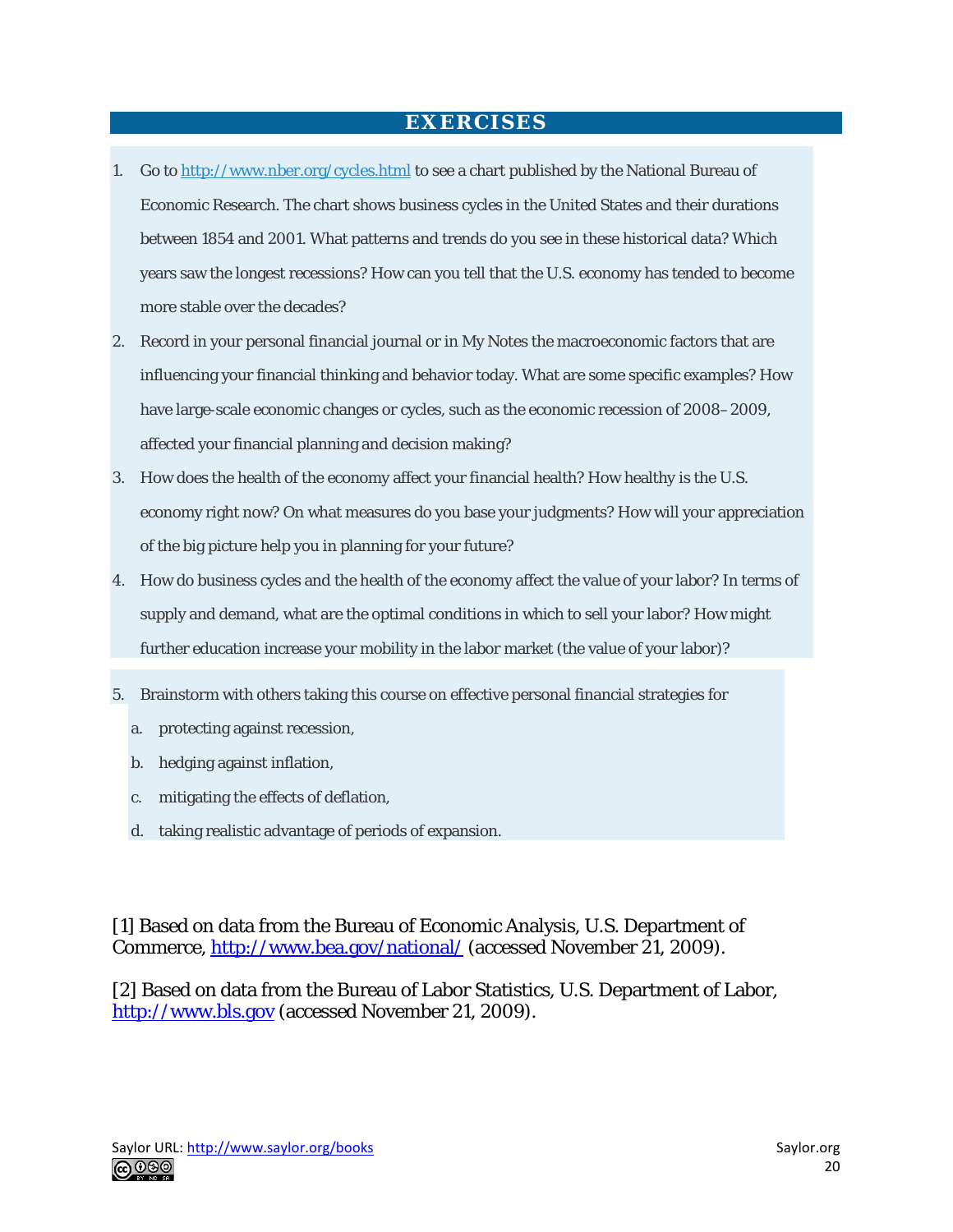# **1.3 The Planning Process**

#### **LEARNING OBJECTIVES**

1. Trace the steps of the financial planning process and explain why that process needs to be

repeated over time.

- 2. Characterize effective goals and differentiate goals in terms of timing.
- 3. Explain and illustrate the relationships among costs, benefits, and risks.
- 4. Analyze cases of financial decision making by applying the planning process.

A financial planning process involves figuring out where you'd like to be, where you are, and how to go from here to there. More formally, a financial planning process means the following:

- Defining goals
- Assessing the current situation
- Identifying choices
- Evaluating choices
- Choosing
- Assessing the resulting situation
- Redefining goals
- Identifying new choices
- Evaluating new choices
- Choosing
- Assessing the resulting situation over and over again

Personal circumstances change, and the economy changes, so your plans must be flexible enough to adapt to those changes, yet be steady enough to eventually achieve long-term goals. You must be constantly alert to those changes but "have a strong foundation when the winds of changes shift."[1]

## **Defining Goals**

Figuring out where you want to go is a process of defining goals. You have shorter-term (1–2 years), intermediate (2–10 years), and longer-term goals that are quite realistic and goals that are more wishful. Setting goals is a skill that usually improves with experience. According to a popular model, to be truly useful goals must be Specific, Measurable, Attainable, Realistic, and Timely (S.M.A.R.T.). Goals change over time, and certainly over a lifetime. Whatever your goals, however, life is complicated and risky, and having a plan and a method to reach your goals increases the odds of doing so.

For example, after graduating from college, Alice has an immediate focus on earning income to provide for living expenses and debt (student loan) obligations. Within the

Saylor URL:<http://www.saylor.org/books> Saylor.org/books Saylor.org Saylor.org Saylor.org Saylor.org **@@@**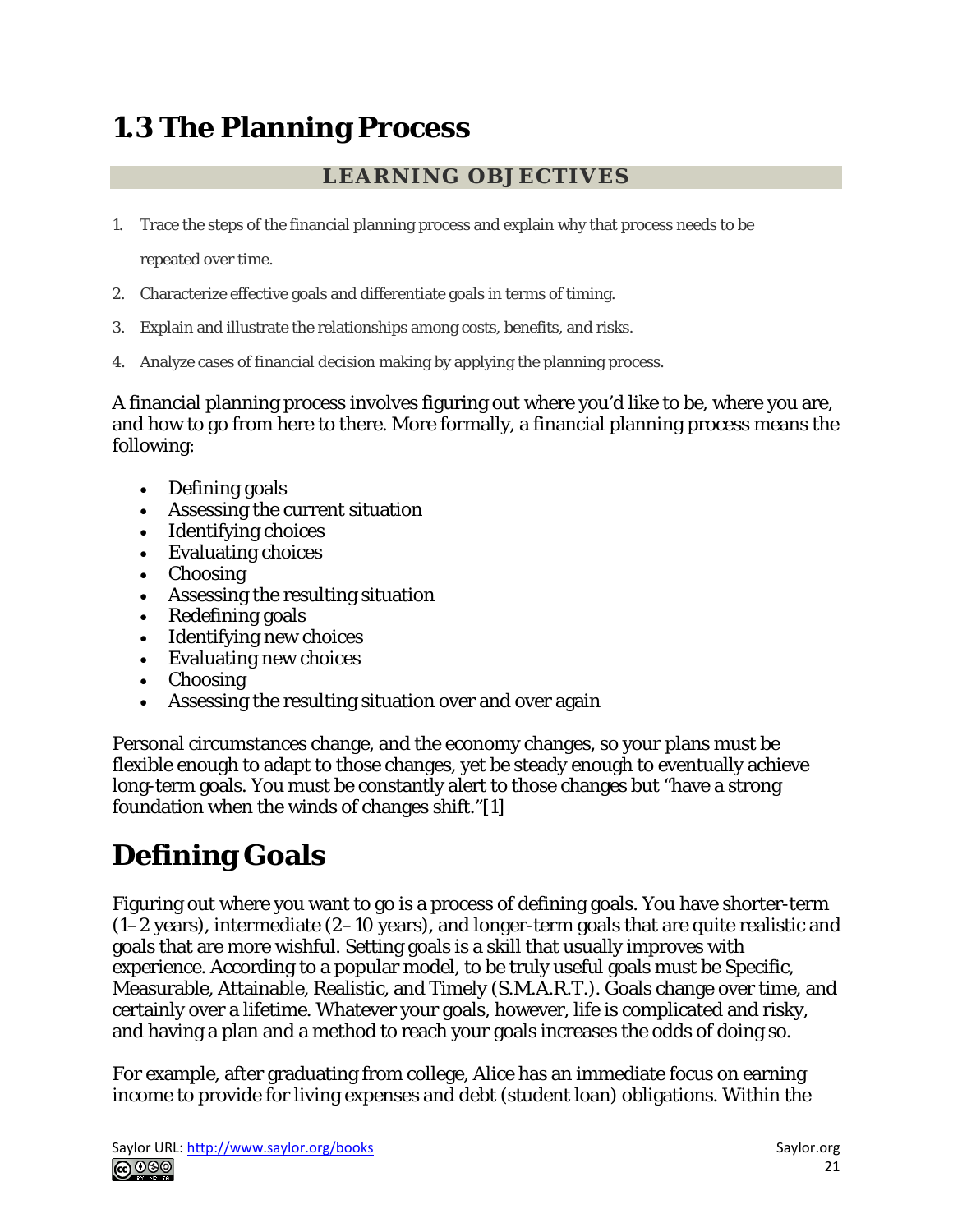next decade, she foresees having a family; if so, she will want to purchase a house and perhaps start saving for her children's educations. Her income will have to provide for her increased expenses and also generate a surplus that can be saved to accumulate these assets.

In the long term, she will want to be able to retire and derive all her income from her accumulated assets, and perhaps travel around the world in a sailboat. She will have to have accumulated enough assets to provide for her retirement income and for the travel. Figure 1.10 "Timing, Goals, and Income" shows the relationship between timing, goals, and sources of income.

Figure 1.10 Timing, Goals, and Income

| <b>Timing</b> | <b>Goals</b>                       | <b>Income Source</b>  |
|---------------|------------------------------------|-----------------------|
| Short-Term    | Reduce Debt                        | <b>Wages/Salary</b>   |
| Intermediate  | Accumulate<br>Assets               | <b>Wages/Salary</b>   |
| Long-Term     | <b>Create Retirement</b><br>Income | Investment<br>Returns |

Alice's income will be used to meet her goals, so it's important for her to understand where her income will be coming from and how it will help in achieving her goals. She needs to assess her current situation.

## **Assessing the Current Situation**

Figuring out where you are or assessing the current situation involves understanding what your present situation is and the choices that it creates. There may be many choices, but you want to identify those that will be most useful in reaching your goals.

Assessing the current situation is a matter of organizing personal financial information into summaries that can clearly show different and important aspects of financial life your assets, debts, incomes, and expenses. These numbers are expressed in financial statements—in an income statement, balance sheet, and cash flow statement (topics discussed in Chapter 3 "Financial Statements"). Businesses also use these three types of statements in their financial planning.

For now, we can assess Alice's simple situation by identifying her assets and debts and by listing her annual incomes and expenses. That will show if she can expect a budget surplus or deficit, but more important, it will show how possible her goals are and

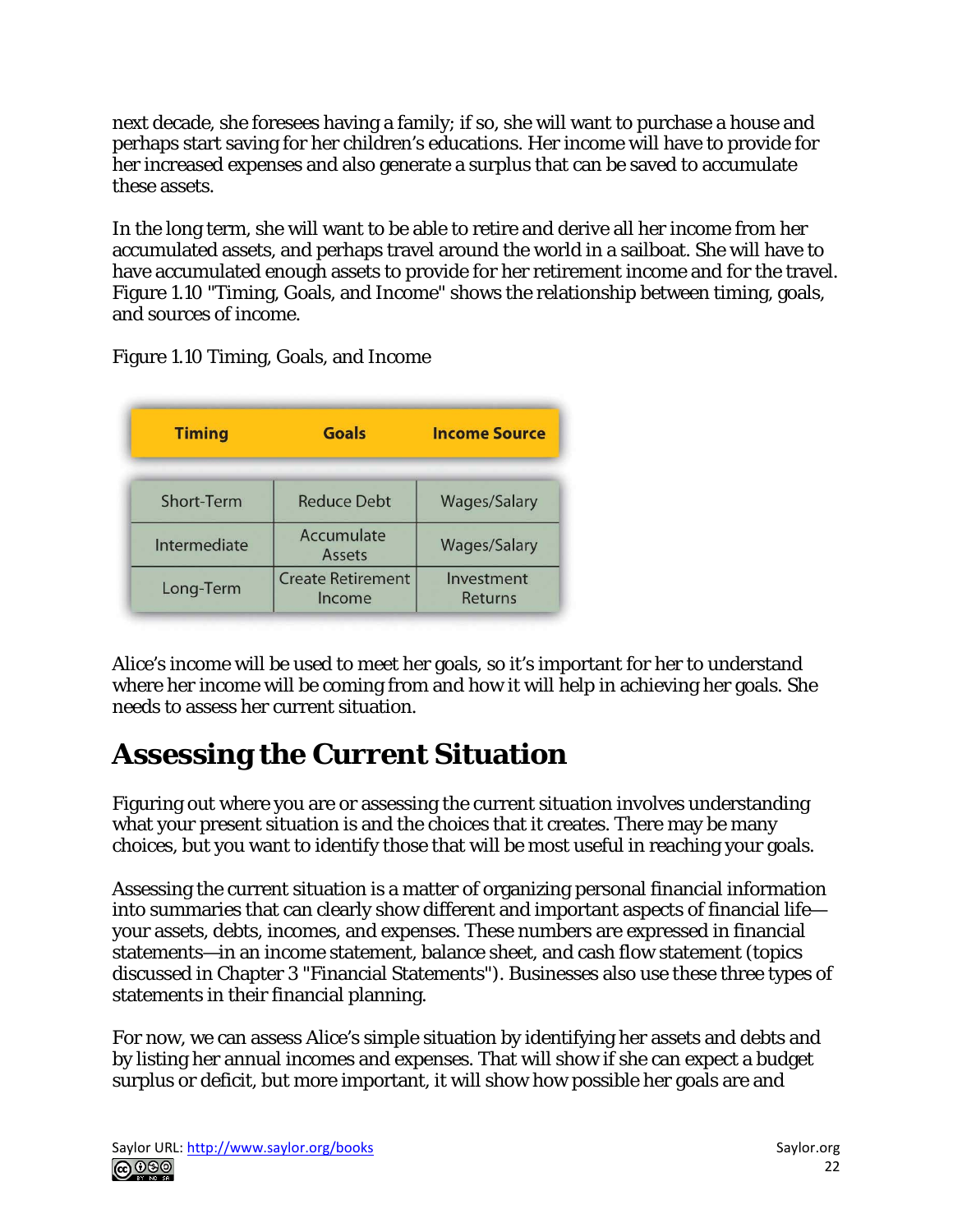whether she is making progress toward them. Even a ballpark assessment of the current situation can be illuminating.

Alice's assets may be a car worth about \$5,000 and a savings account with a balance of \$250. Debts include a student loan with a balance of \$53,000 and a car loan with a balance of \$2,700; these are shown in Figure 1.11 "Alice's Financial Situation".

| <b>Assets</b> |       | <b>Debts</b>        |        |
|---------------|-------|---------------------|--------|
| Car           | 5,000 | Car Loan            | 2,700  |
| Savings       | 250   | <b>Student Loan</b> | 53,000 |
| Total         | 5,250 | Total               | 55,700 |

Figure 1.11 Alice's Financial Situation

Her annual disposable income (after-tax income or take-home pay) may be \$35,720, and annual expenses are expected to be \$10,800 for rent and \$14,400 for living expenses—food, gas, entertainment, clothing, and so on. Her annual loan payments are \$2,400 for the car loan and \$7,720 for the student loan, as shown in Figure 1.12 "Alice's Income and Expenses".

Figure 1.12 Alice's Income and Expenses

| After tax income                            | 35,720 |
|---------------------------------------------|--------|
| Rent                                        | 10,800 |
| Living expenses                             | 14,400 |
| Remaining for debt reduction<br>and savings | 10,520 |
| <b>Student loan payments</b>                | 7,720  |
| Car loan payments                           | 2,400  |
| Remaining for savings                       | 400    |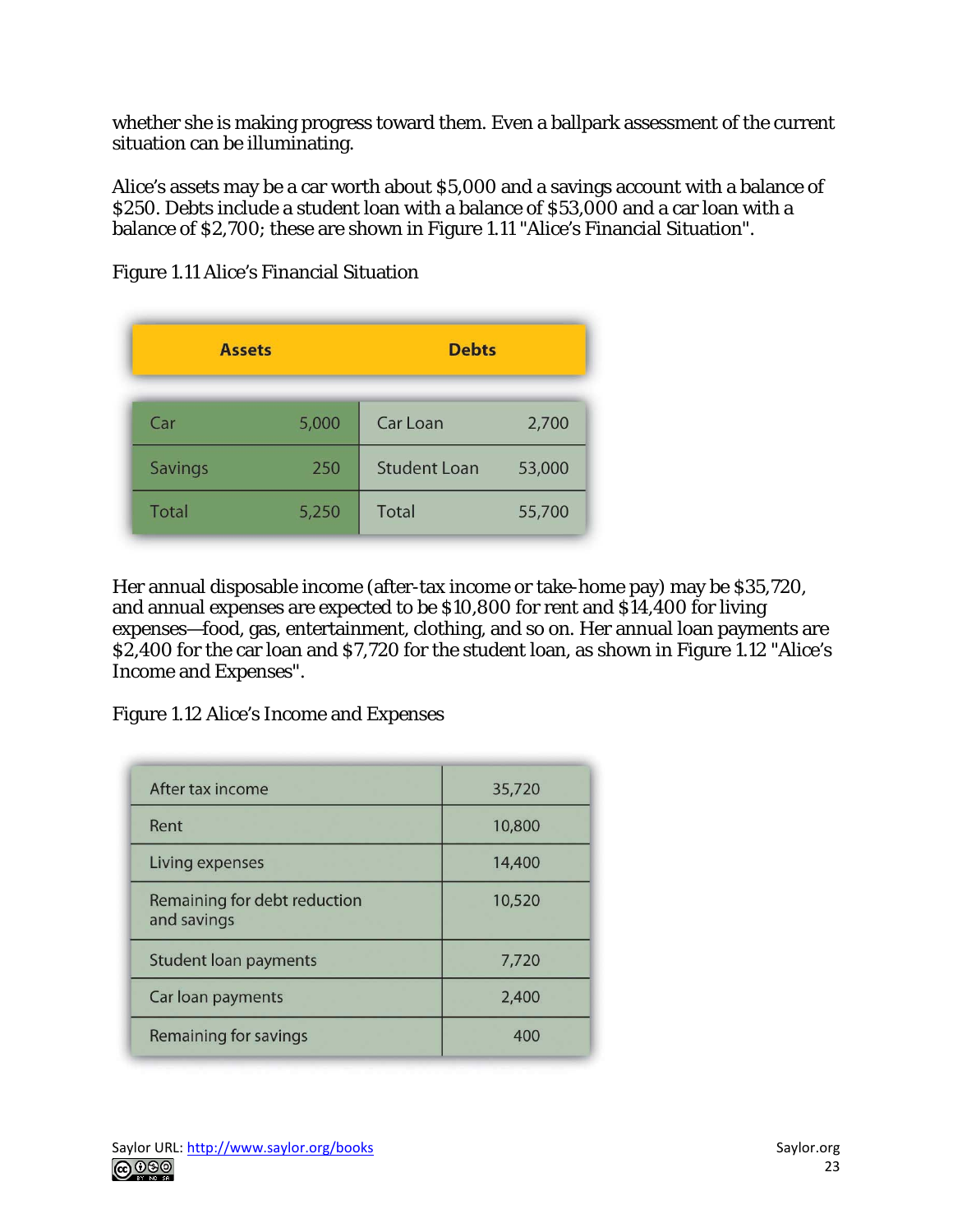Alice will have an annual budget surplus of just \$400 (income = \$35,720 − \$35,320 [total expenses + loan repayments]). She will be achieving her short-term goal of reducing debt, but with a small annual budget surplus, it will be difficult for her to begin to achieve her goal of accumulating assets.

To reach that intermediate goal, she will have to increase income or decrease expenses to create more of an annual surplus. When her car loan is paid off next year, she hopes to buy another car, but she will have at most only  $$650 (250 + 400)$  in savings for a down payment for the car, and that assumes she can save all her surplus. When her student loans are paid off in about five years, she will no longer have student loan payments, and that will increase her surplus significantly (by \$7,720 per year) and allow her to put that money toward asset accumulation.

Alice's long-term goals also depend on her ability to accumulate productive assets, as she wants to be able to quit working and live on the income from her assets in retirement. Alice is making progress toward meeting her short-term goals of reducing debt, which she must do before being able to work toward her intermediate and longterm goals. Until she reduces her debt, which would reduce her expenses and increase her income, she will not make progress toward her intermediate and long-term goals.

Assessing her current situation allows Alice to see that she has to delay accumulating assets until she can reduce expenses by reducing debt (and thus her student loan payments). She is now reducing debt, and as she continues to do so, her financial situation will begin to look different, and new choices will be available to her.

Alice learned about her current situation from two simple lists: one of her assets and debts and the other of her income and expenses. Even in this simple example it is clear that the process of articulating the current situation can put information into a very useful context. It can reveal the critical paths to achieving goals.

# **Evaluating Alternatives and Making Choices**

Figuring out how to go from here to there is a process of identifying immediate choices and longer-term strategies or series of choices. To do this, you have to be realistic and yet imaginative about your current situation to see the choices it presents and the future choices that current choices may create. The characteristics of your living situation family structure, age, career choice, health—and the larger context of the economic environment will affect or define the relative value of your choices.

After you have identified alternatives, you evaluate each one. The obvious things to look for and assess are its costs and benefits, but you also want to think about its risks, where it will leave you, and how well positioned it will leave you to make the next decision. You want to have as many choices as you can at any point in the process, and you want your choices to be well diversified. That way, you can choose with an understanding of how this choice will affect the next choices and the next. The further along in the process you can think, the better you can plan.

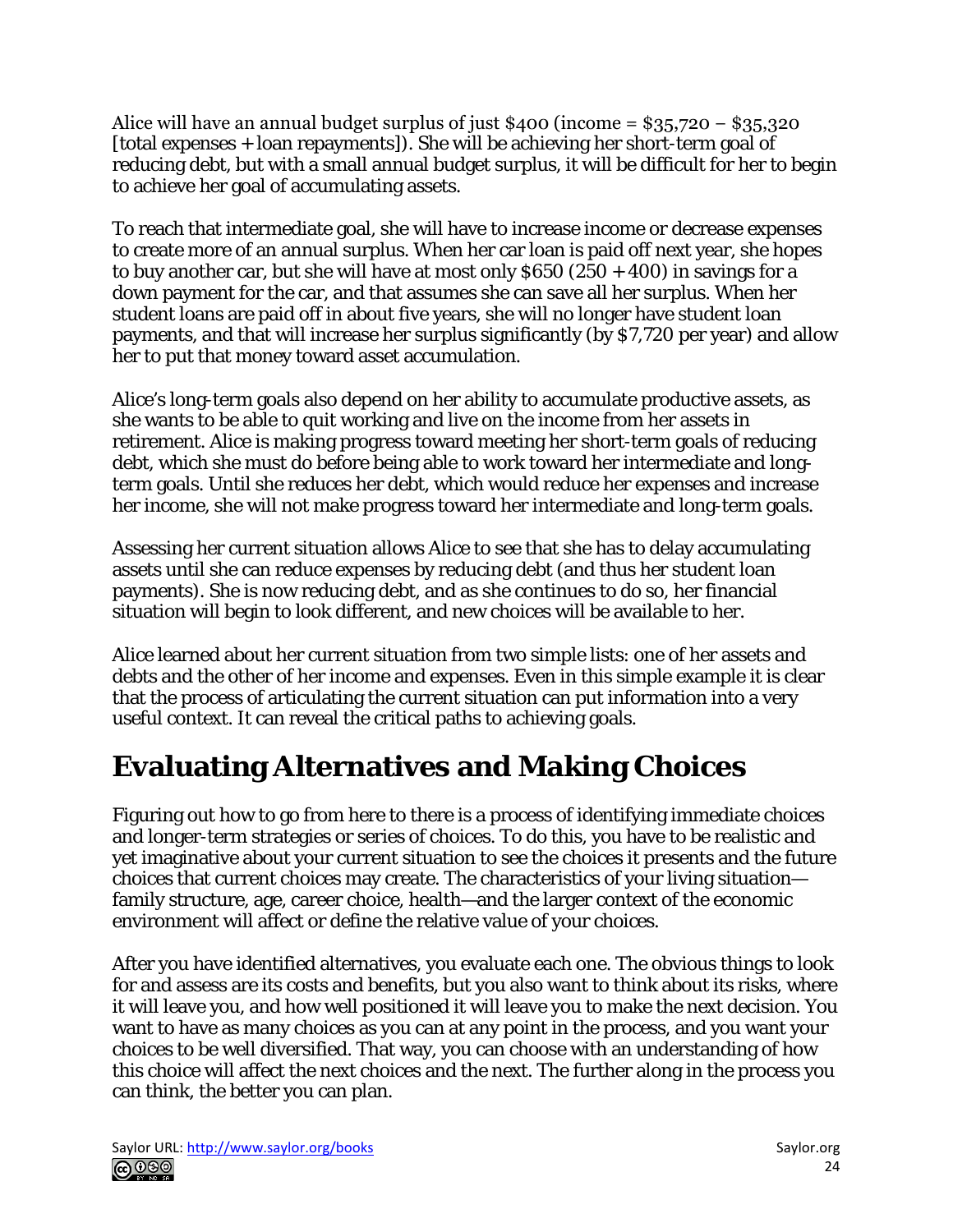In her current situation, Alice is reducing debt, so one choice would be to continue. She could begin to accumulate assets sooner, and thus perhaps more of them, if she could reduce expenses to create more of a budget surplus. Alice looks over her expenses and decides she really can't cut them back much. She decides that the alternative of reducing expenses is not feasible. She could increase income, however. She has two choices: work a second job or go to Las Vegas to play poker.

Alice could work a second, part-time job that would increase her after-tax income but leave her more tired and with less time for other interests. The economy is in a bit of a slump too—unemployment is up a bit—so her second job probably wouldn't pay much. She could go to Vegas and win big, with the cost of the trip as her only expense. To evaluate her alternatives, Alice needs to calculate the benefits and costs of each (Figure 1.13 "Alice's Choices: Benefits and Costs").

| <b>Choices</b>    | <b>Benefit</b>                                                           | <b>Explicit Cost</b>          | <b>Implicit Cost</b>                        |
|-------------------|--------------------------------------------------------------------------|-------------------------------|---------------------------------------------|
| Continue          | Reduce debt                                                              | None                          | None                                        |
| <b>Second Job</b> | Reduce debt<br>and increase<br>surplus a little<br>(more income)         | None                          | Give up<br>leisure<br>pursuits              |
| <b>Vegas</b>      | Eliminate debt<br>and increase<br>surplus a lot<br>(no debt<br>payments) | Airfare and<br>hotel in Vegas | Risk of<br>increased<br>deficit and<br>debt |

Figure 1.13 Alice's Choices: Benefits and Costs

Laying out Alice's choices in this way shows their consequences more clearly. The alternative with the biggest benefit is the trip to Vegas, but that also has the biggest cost because it has the biggest risk: if she loses, she could have even more debt. That would put her further from her goal of beginning to accumulate assets, which would have to be postponed until she could eliminate that new debt as well as her existing debt.

Thus, she would have to increase her income and decrease her expenses. Simply continuing as she does now would no longer be an option because the new debt increases her expenses and creates a budget deficit. Her only remaining alternative to increase income would be to take the second job that she had initially rejected because of its implicit cost. She would probably have to reduce expenses as well, an idea she initially rejected as not even being a reasonable choice. Thus, the risk of the Vegas option is that it could force her to "choose" alternatives that she had initially rejected as too costly.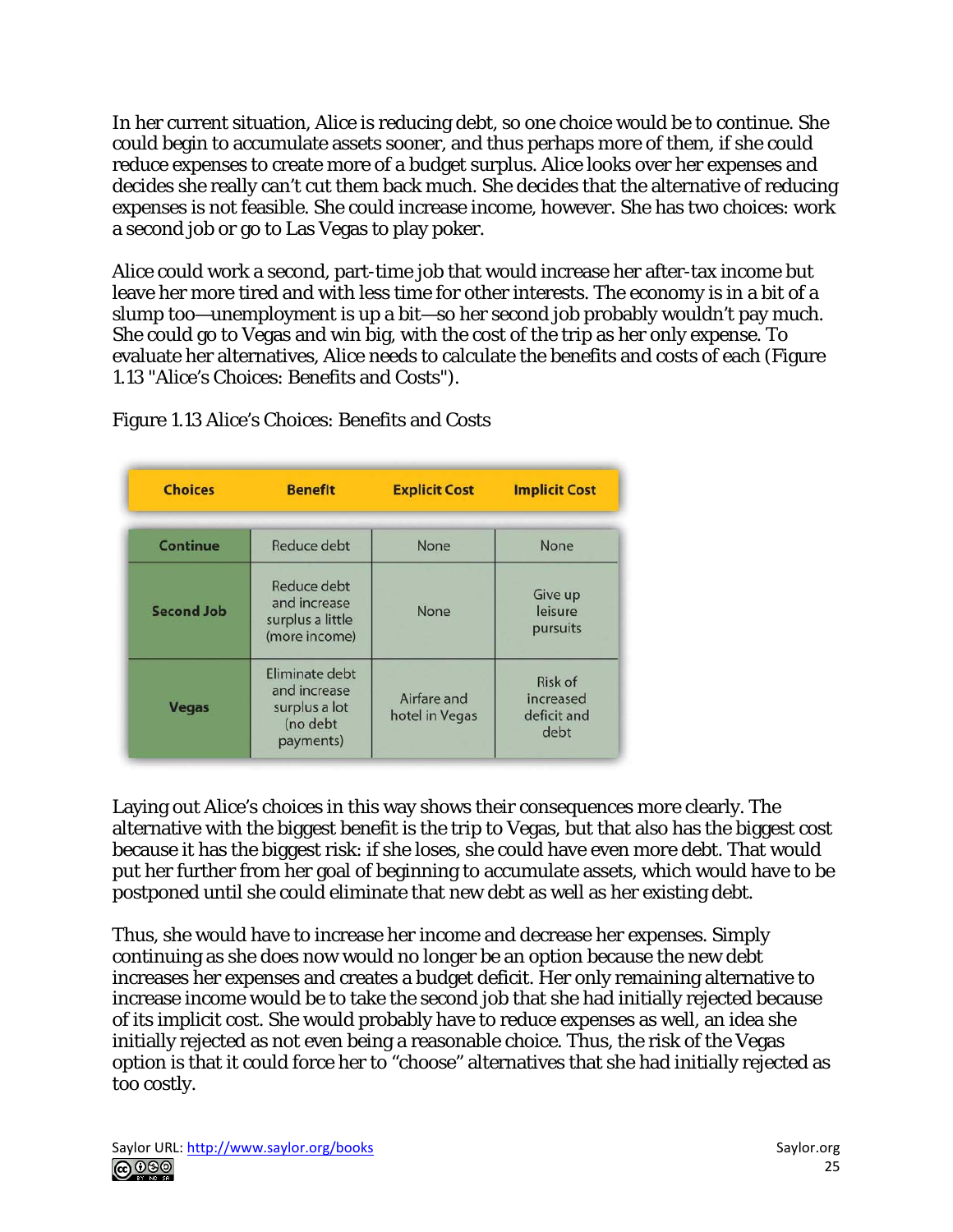Figure 1.15 Considering Risk in Alice's Choice



The Vegas option becomes least desirable when its risk is included in the calculations of its costs, especially as they compare with its benefits.

Its obvious risk is that Alice will lose wealth, but its even costlier risk is that it will limit her future choices. Without including risk as a cost, the Vegas option looks attractive, which is, of course, why Vegas exists. But when risk is included, and when the decision involves thinking strategically not only about immediate consequences but also about the choices it will preserve or eliminate, that option can be seen in a very different light (Figure 1.16 "Alice's Choices: Benefits and More Costs").

| <b>Choices</b>    | <b>Benefit</b>                                                              | <b>Explicit</b><br>Cost          | <b>Implicit</b><br>Cost                     | <b>Strategic</b><br>Cost          |
|-------------------|-----------------------------------------------------------------------------|----------------------------------|---------------------------------------------|-----------------------------------|
|                   |                                                                             |                                  |                                             |                                   |
| <b>Continue</b>   | Reduce debt                                                                 | None                             | <b>None</b>                                 | Preserves<br>alternatives         |
| <b>Second Job</b> | Reduce debt<br>and increase<br>surplus a<br>little (more<br>income)         | None                             | Give up<br>leisure<br>pursuits              | Preserves<br>alternatives         |
| <b>Vegas</b>      | Eliminate<br>debt and<br>increase<br>surplus a lot<br>(no debt<br>payments) | Airfare and<br>hotel in<br>Vegas | Risk of<br>increased<br>deficit and<br>debt | <b>Eliminates</b><br>alternatives |

Figure 1.16 Alice's Choices: Benefits and More Costs

You may sometimes choose an alternative with less apparent benefit than another but also with less risk. You may sometimes choose an alternative that provides less

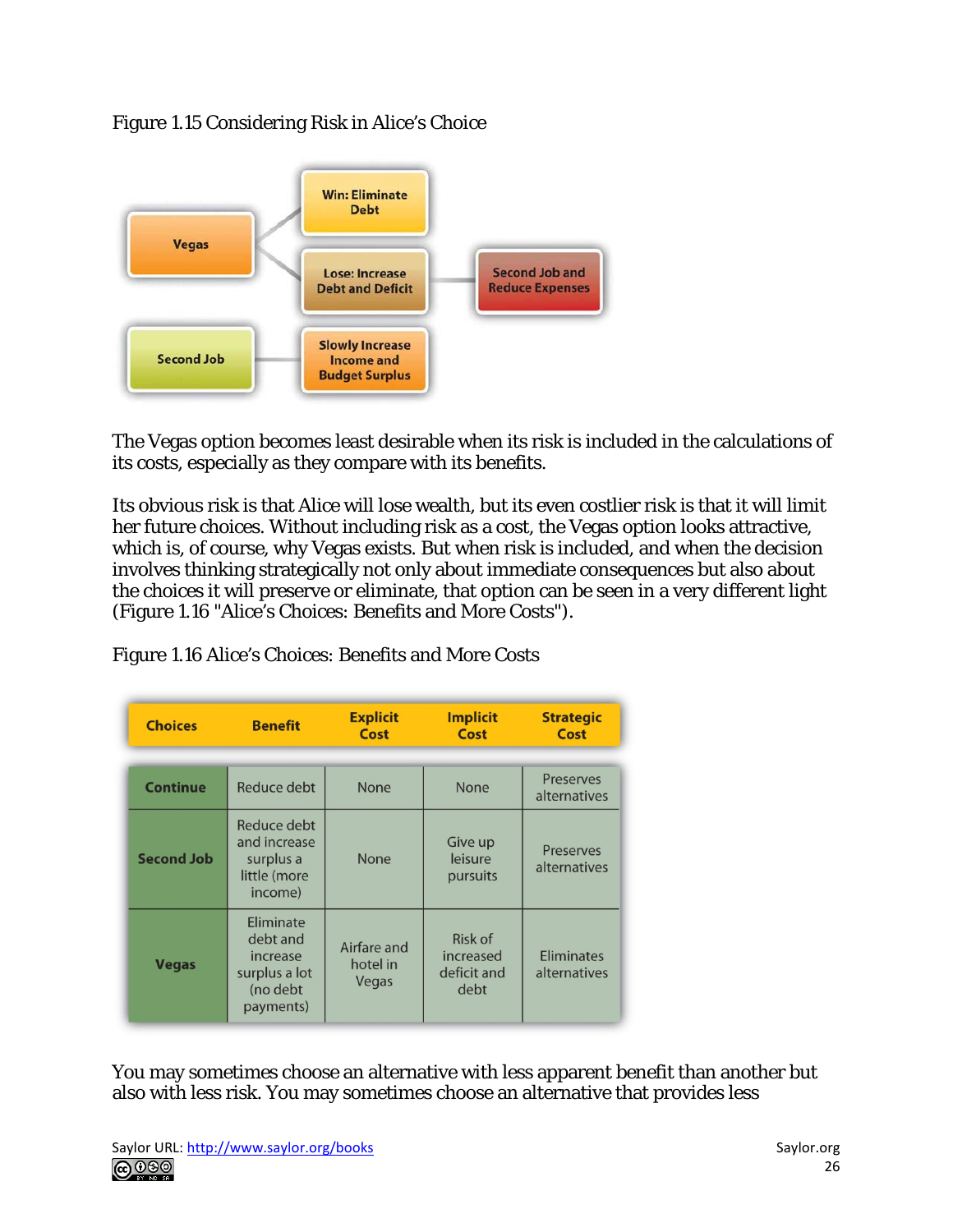immediate benefit but more choices later. Risk itself is a cost, and choice a benefit, and they should be included in your assessment.

#### **KEY TAKEAWAYS**

- Financial planning is a recursive process that involves
	- o defining goals,
	- o assessing the current situation,
	- o identifying choices,
	- o evaluating choices,
	- o choosing.
- Choosing further involves assessing the resulting situation, redefining goals, identifying new choices, evaluating new choices, and so on.
- Goals are shaped by current and expected circumstances, family structure, career, health, and larger economic forces.
- Depending on the factors shaping them, goals are short-term, intermediate, and long-term.
- Choices will allow faster or slower progress toward goals and may digress or regress from goals; goals can be eliminated.
- You should evaluate your feasible choices by calculating the benefits, explicit costs, implicit costs, and the strategic costs of each one.

#### **EXERCISES**

- 1. Assess and summarize your current financial situation. What measures are you using to describe where you are? Your assessment should include an appreciation of your financial assets, debts, incomes, and expenses.
- 2. Use the S.M.A.R.T. planning model and information in this section to evaluate Alice's goals. Write your answers in your financial planning journal or My Notes and discuss your evaluations with classmates.
	- a. Pay off student loan
	- b. Buy a house and save for children's education
	- c. Accumulate assets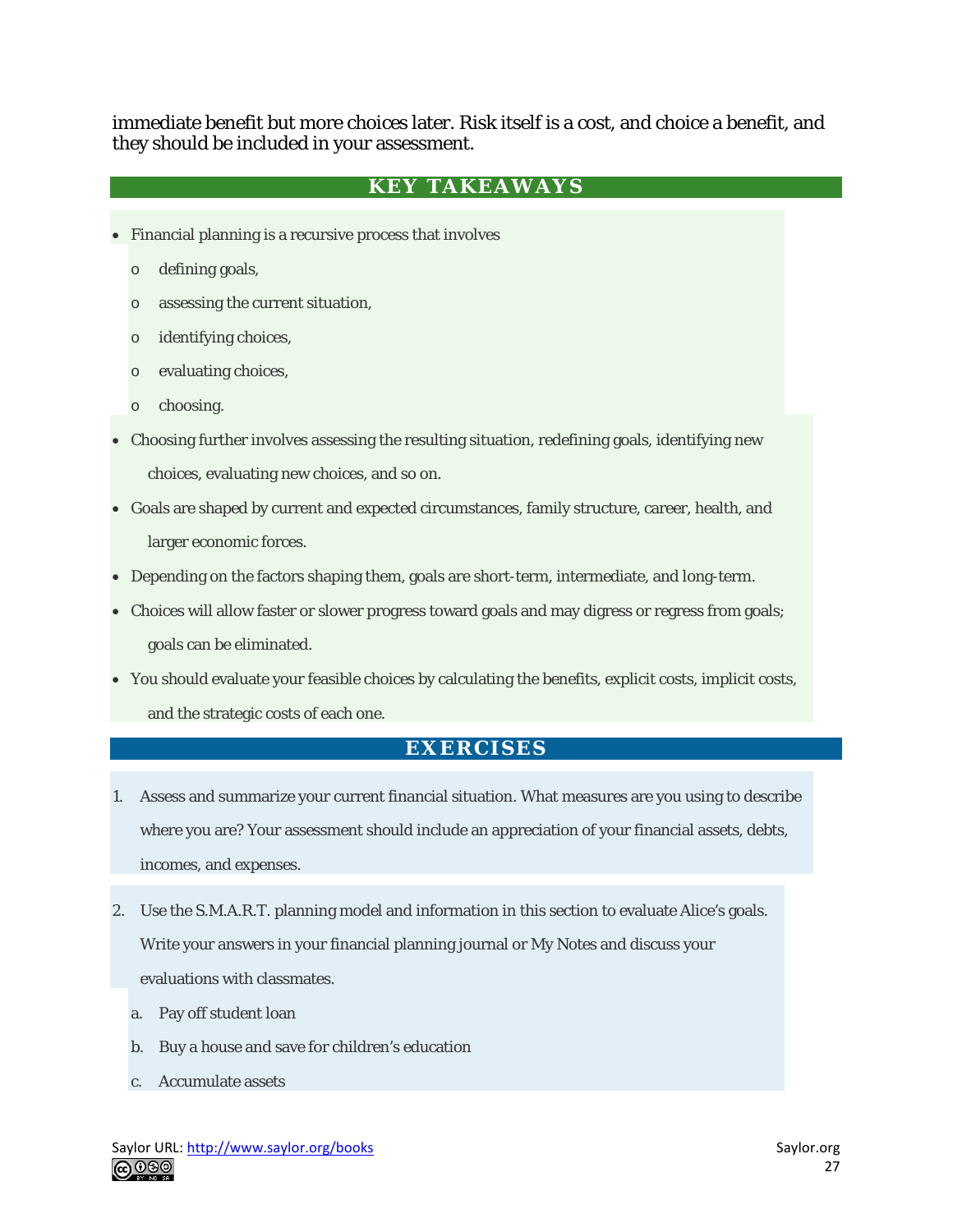d. Retire

e. Travel around the world in a sailboat

Identify and prioritize your immediate, short-term, and long-term goals at this time in your life. Why will you need different strategies to achieve these goals? For each goal identify a range of alternatives for achieving it. How will you evaluate each alternative before making a decision?

- 4. In your personal financial journal or My Notes record specific examples of your use of the following kinds of strategies in making financial decisions:
	- a. Weigh costs and benefits
	- b. Respond to incentives
	- c. Learn from experience
	- d. Avoid a feared consequence or loss
	- e. Avoid risk
	- f. Throw caution to the wind

On average, would you rate yourself as more of a rational than nonrational financial decision maker?

[1] "Forever Young," music and lyrics by Bob Dylan.

### **1.4 Financial Planning Professionals**

#### **LEARNING OBJECTIVES**

- 1. Identify the professions of financial advisors.
- 2. Discuss how training and compensation may affect your choice of advisor.
- 3. Describe the differences between objective and subjective advice and how that may affect your

choice of advisor.

4. Discuss how the kind of advice you need may affect your choice of advisor.

Even after reading this book, or perhaps especially after reading this book, you may want some help from a professional who specializes in financial planning. As with any professional that you go to for advice, you want expertise to help make your decisions, but in the end, you are the one who will certainly have to live with the consequences of your decisions, and you should make your own decisions.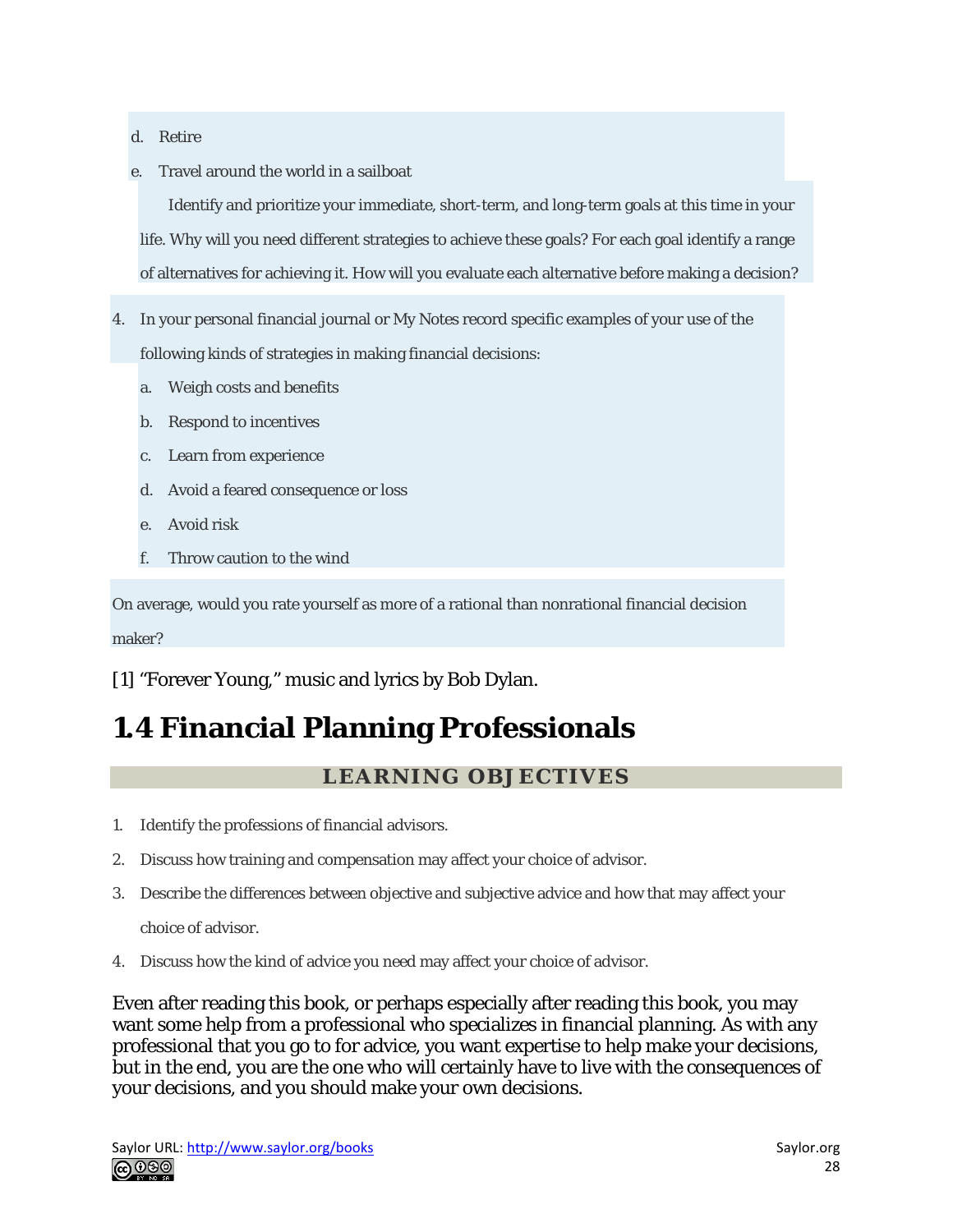There are a multitude of **financial advisors** to help with financial planning, such as accountants, investment advisors, tax advisors, estate planners, or insurance agents. They have different kinds of training and qualifications, different educations and backgrounds, and different approaches to financial planning. To have a set of initials after their name, all have met educational and professional experience requirements and have passed exams administered by professional organizations, testing their knowledge in the field. Figure 1.17 "Professional Classifications" provides a perspective on the industry classifications of financial planning professionals.

| CPA                                    | <b>Certified Public</b><br>Accountant       | • Qualified to audit publicly<br>traded corporations<br>• Often does accounting for<br>individuals, especially tax<br>accounting<br>• Often helps with financial<br>planning and advising,<br>especially tax planning | • Certified by the American<br><b>Institute of Certified Public</b><br><b>Accountants (AICPA)</b> |
|----------------------------------------|---------------------------------------------|-----------------------------------------------------------------------------------------------------------------------------------------------------------------------------------------------------------------------|---------------------------------------------------------------------------------------------------|
| CA (Canada)                            | Chartered<br>Accountant                     | · Canadian equivalent of a<br>U.S. CPA                                                                                                                                                                                | - Certified by the Canadian<br><b>Institute of Chartered</b><br><b>Accountants (CICA)</b>         |
| CCA<br>(UK; recognized<br>globally)    | Chartered<br>Certified<br>Accountant        | • UK equivalent of U.S. CPA                                                                                                                                                                                           | • Certified by the Association<br>of Chartered Certified<br><b>Accountants (ACCA)</b>             |
| <b>CFA</b><br>(recognized<br>globally) | Chartered<br>Financial<br>Analyst           | • Works in the investment<br>professions or banking<br>· Focuses on financial<br>analysis<br>· Often advises on personal<br>strategies for building and<br>managing wealth through<br>an investment portfolio         | • Chartered by the Chartered<br><b>Financial Analyst Institute</b>                                |
| CFP<br>(recognized<br>qlobally)        | Certified<br>Financial<br>Planner           | · Trained to assist with all<br>aspects of the financial<br>planning process                                                                                                                                          | • Certified by the Certified<br><b>Financial Planner Board</b><br>of Standards, Inc.              |
| ChFC                                   | Chartered<br>Financial<br>Consultant        | · Trained to assist with<br>aspects of the personal<br>financial planning process<br>relating to life insurance                                                                                                       | • Chartered by The American<br>College                                                            |
| CLU                                    | <b>Chartered Life</b><br>Underwriter        | • Trained to structure and<br>sell life insurance                                                                                                                                                                     | • Chartered by The American<br>College                                                            |
| <b>AFC</b>                             | <b>Accredited</b><br>Financial<br>Counselor | • Assists with financial<br>planning                                                                                                                                                                                  | - Certified by the Association<br>for Financial Counseling<br>and Planning Education<br>(AFCPE)   |
| <b>AEC</b>                             | <b>Accredited</b><br>Estate<br>Counselor    | · Specializes in the disposal<br>of assets and wealth after<br>someone's death                                                                                                                                        | • Certified by the National<br><b>Association of Estate</b><br><b>Planners and Councils</b>       |
| <b>RIA</b>                             | Registered<br>Investment<br>Adviser         | • Advises on investment<br>management                                                                                                                                                                                 | · Registered with the Securities<br>and Exchange Commission<br>(U.S. government agency)           |
| EA                                     | <b>Enrolled Agent</b>                       | • Advises on tax issues                                                                                                                                                                                               | • Certified by the Internal<br>Revenue Service (of the U.S.)                                      |

Figure 1.17 Professional Classifications

Certifications are useful because they indicate training and experience in a particular aspect of financial planning. When looking for advice, however, it is important to

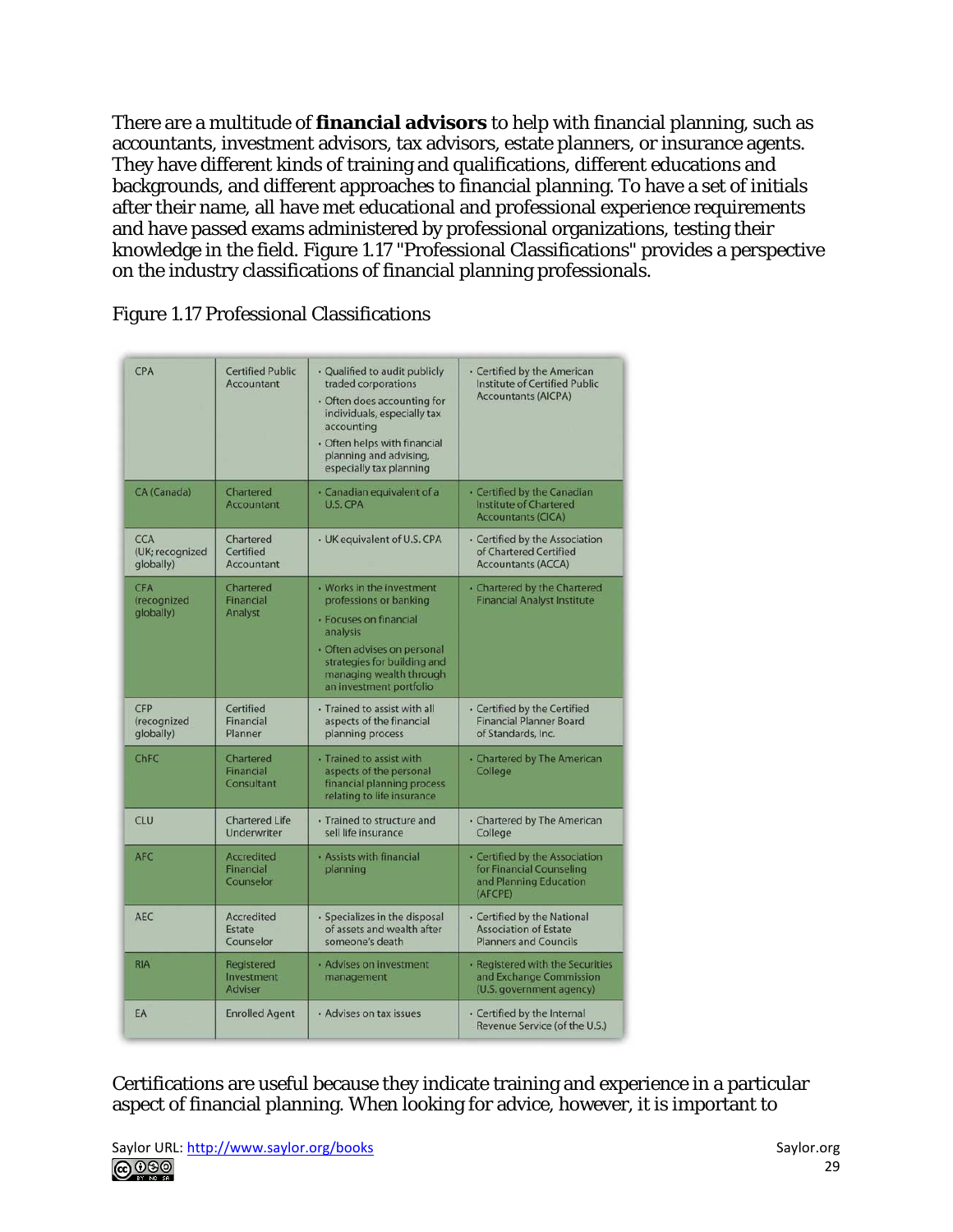understand where the advisor's interests lie (as well as your own). It is always important to know where your information and advice come from and what that means for the quality of that information and advice. Specifically, how is the advisor compensated?

Some advisors just give, and get paid for, advice; some are selling a product, such as a particular investment or mutual fund or life insurance policy, and get paid when it gets sold. Others are selling a service, such as brokerage or mortgage servicing, and get paid when the service is used. All may be highly ethical and well intentioned, but when choosing a financial planning advisor, it is important to be able to distinguish among them.

Sometimes a friend or family member who knows you well and has your personal interests in mind may be a great resource for information and advice, but perhaps not as objective or knowledgeable as a disinterested professional. It is good to diversify your sources of information and advice, using professional and "amateur," subjective and objective advisors. As always, diversification decreases risk.

Now you know a bit about the planning process, the personal factors that affect it, the larger economic contexts, and the business of financial advising. The next steps in financial planning get down to details, especially how to organize your financial information to see your current situation and how to begin to evaluate your alternatives.

#### **References to Professional Organizations**

The references that follow provide information for further research on the professionals and professional

organizations mentioned in the chapter.

- American Institute of Certified Public Accountants (AICPA)[:http://www.aicpa.org.](http://www.aicpa.org/)
- Canadian Institute of Chartered Accountants (CICA)[:http://www.cica.ca.](http://www.cica.ca/)
- Association of Chartered Certified Accountants (ACCA)[:http://www.accaglobal.com.](http://www.accaglobal.com/)
- Chartered Financial Analyst Institute: [http://www.cfainstitute.org.](http://www.cfainstitute.org/)
- Certified Financial Planner Board of Standards: [http://www.cfp.net.](http://www.cfp.net/)
- Financial Planners Standards Council of Canada[:http://www.fpsccanada.org.](http://www.fpsccanada.org/)
- The American College: [http://www.theamericancollege.edu.](http://www.theamericancollege.edu/)
- The Association for Financial Counseling and Planning Education: http://www.afcpe.org.
- The National Association of Estate Planners and Councils[:http://www.naepc.org.](http://www.naepc.org/)
- U.S. Securities and Exchange Commission: [http://www.sec.gov.](http://www.sec.gov/)
- Internal Revenue Service, U.S. Treasury Department[:http://www.irs.gov.](http://www.irs.gov/)

#### **KEY TAKEAWAYS**